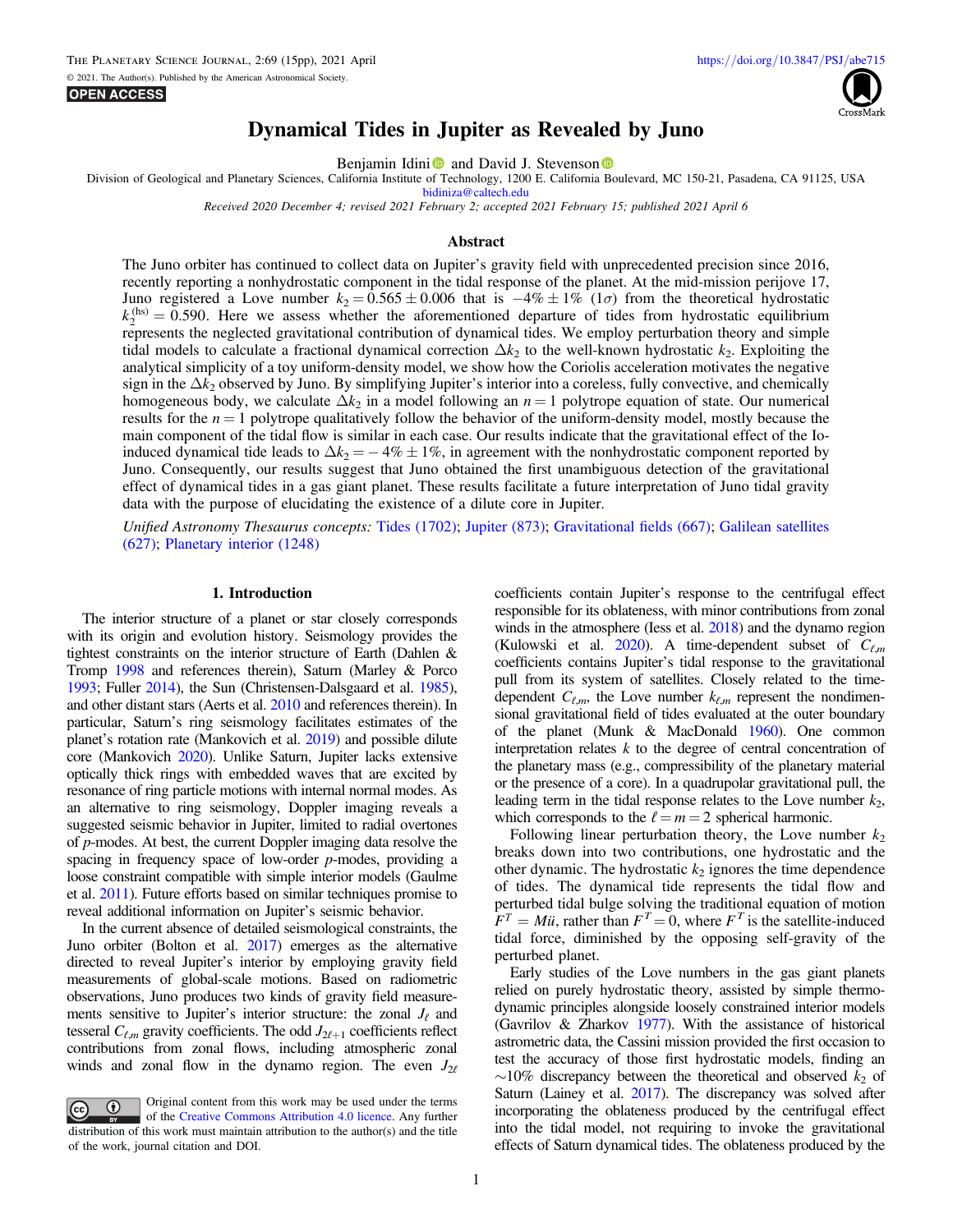<span id="page-1-0"></span>centrifugal effect is large due to Saturn's fast rotation, leading to major higher-order cross-terms neglected in the earlier theory (Wahl et al. [2017a](#page-14-0)). This effect remains hydrostatic provided that rotation occurs on cylinders, which allows the centrifugal force to be represented as the gradient of a potential.

Unlike Cassini, the Juno orbiter recently detected a  $3\sigma$ deviation in Jupiter's observed  $k_2$  from the revised hydrostatic theory that accounts for the interaction of tides with oblateness (Notaro et al. [2019;](#page-14-0) Durante et al. [2020](#page-14-0)). Importantly, the difference between the observed  $k_2$  and hydrostatic theory cannot be attributed to a failure to correctly constrain the hydrostatic number. Hydrostatic tides are well constrained (i.e., the  $k_2$  error in Wahl et al. [2020](#page-14-0) is  $\pm 0.02\%$  of the central value) because the effect of the oblateness of the planet on the zonal gravity coefficients  $J_{2\ell}$  is known to a high precision by Juno. Juno's nonhydrostatic detection motivates a more careful consideration of neglected effects that contribute to  $k_2$ , particularly the gravitational field related to dynamical tides.

Here we evaluate dynamical tides as a potential explanation for Juno's nonhydrostatic detection. We concentrate on the contribution of dynamical tides to the overall gravity field while ignoring their contribution to dissipation. In other words, we implicitly assume that the imaginary part of  $k_2$  is too small to affect our results for the real part, in agreement with observations of the orbital evolution of Io ( $Q_2 = - |k_2| / \text{Im}(k_2) \sim 10^5$ ; Lainey et al. [2009](#page-14-0)).

We are motivated in our efforts by the prospect of finding an additional contribution to  $k_2$  coming from Jupiter's core. A traditional model of a Jupiter-like planet consists of a discreet, highly concentrated central region of heavy elements (i.e., a core made of rock and ice) surrounded by a chemically homogeneous and adiabatic envelope of hydrogen-rich fluid material (Stevenson [1982](#page-14-0)). Jupiter's observed radius indicates a supersolar abundance of heavy elements that accounts for a total of  $\sim$ 20  $M_E$ . However, whether heavy elements reside in a traditional core or are distributed throughout the envelope is less clear. The observed  $J_2$  and  $J_4$  require some tendency toward central concentration but do not require a traditional core. In a subsequent investigation, we exploit our results of the dynamical tide presented here to answer questions about the origin and evolution of Jupiter by including in our model an enrichment of heavy elements that increases with depth (i.e., a dilute core; Wahl et al. [2017b](#page-14-0)). Using the information contained in  $k_2$ , we plan to provide answers to the following questions about Jupiter. Whether solid or fluid, does Jupiter have a traditional core? Alternatively, do the heavy elements in Jupiter spread out from the center, forming a dilute core?

The remainder of this paper is organized as follows. In Section 2, we describe the Juno nonhydrostatic detection and develop the mathematical formalism used in the calculation of the fractional dynamical correction to  $k_2$ . In Section [3,](#page-3-0) we calculate the fractional dynamical correction to  $k<sub>2</sub>$  using simple tidal models, which leads to an unambiguous explanation of the nonhydrostatic Juno detection. In Section [4,](#page-8-0) we deliver a discussion on the limitations of our analysis, other physical processes potentially altering the Love number  $k$ , and future directions of investigation. In Section [5](#page-10-0), we outline the conclusions and implications of our study.

#### 2. Jupiter's Love Number

#### 2.1. A Correction to the Hydrostatic  $k<sub>2</sub>$

The main objective of this paper is to evaluate the hypothesis that Juno captured a systematic deviation of  $k_2$  from the hydrostatic number and that most of the deviation can be explained by the neglected gravitational effect of dynamical tides. The mean  $k_2$  Juno estimate at the time of perijove 17 (PJ17) is 0.565 (Durante et al. [2020](#page-14-0)), establishing a −4% deviation from the theoretical hydrostatic number  $k_2^{(h\bar{s})} = 0.590$  (Wahl et al.  $2020$ ). The correction to the hydrostatic  $k_2$  due to the rotational bulge is included in  $k_2^{\text{(hs)}}$  and is of order  $q = \Omega^2 R_J^3 / \mathcal{G} M_J \sim 0.1$ , the ratio of centrifugal effects to gravity at the equator (Wahl et al. [2020](#page-14-0));  $R_{\text{I}}$  is the equatorial radius, and  $M_{\text{I}}$  is Jupiter's mass. The satellite-independent  $3\sigma$  uncertainty (confidence level  $\approx$ 99.7%) in Juno's observation is  $3\%$  of  $k_2^{(hs)}$  at PJ17 (Durante et al. [2020](#page-14-0)), close to the mean of the observed deviation. At the end of the prime mission, the satellite-independent  $3\sigma$  uncertainty in Juno's observation is projected to decrease to 1% (W. Folkner 2021, personal communication, 2020 April 8). Following the optimistic assumption that the mean deviation remains the same at the end of the prime mission,  $k_2^{\text{(hs)}}$  will require a nonhydrostatic correction from  $-5\%$  to  $-3\%$  to be reconciled with  $3\sigma$  observations.

In our tidal models, we evaluate a dynamical correction to the hydrostatic  $k_2$  as

$$
\frac{k_2}{k_2^{(\text{hs})}} = 1 + \Delta k_2 + \mathcal{O}(1\%),\tag{1}
$$

where  $\Delta k_2$  is the fractional dynamical correction calculated for a spherical planet using perturbation theory and comes from the inertia terms in the equation of motion. The fractional dynamical correction is of order  $\Delta k_2 \sim \omega^2/4\pi \mathcal{G}\bar{\rho} \sim 0.1$ , where  $\bar{p}$  is the mean density of the planet and  $\omega$  is the forcing frequency related to the tide. The theoretical hydrostatic number  $k_2^{(hs)}$  includes the effect of the oblateness of the planet, a realistic equation of state, and a density profile consistent with the zonal gravitational moments  $J_2$  and  $J_4$ . From assuming that the number  $k_2^{(hs)}$  is perfectly known, we aim to evaluate how the gravitational contribution of dynamical tides perturbs  $k_2^{\text{(hs)}}$ .

Instead of adding dynamical effects into the already complicated numerical model used to calculate  $k_2^{(hs)}$ , we use perturbation theory to isolate the dynamical effects in a much simpler interior model defined by an  $n = 1$  polytropic equation of state. The  $n = 1$  polytrope  $p = K\rho^2$  closely follows the equation of state of an H–He mixture (Stevenson [2020](#page-14-0)) and is chosen for computational simplicity but is not crucial to the  $\Delta k_2$  calculation. The density distribution in a nonrotating  $n = 1$ polytrope is  $\rho = \rho_c j_0(kr)$ . The central density  $\rho_c$  is set to fit Jupiter's total mass;  $j_0$  is the zero-order spherical Bessel function of the second kind;  $k^2 = 2\pi \mathcal{G}/K$  is a normalizing constant for the radius, where  $K = 2.1 \times 10^{12}$  (cgs) for an H/He cosmic ratio;  $G$  is the gravitational constant; and r is the radial coordinate. Exploiting the compact equation of state and density profile of the  $n = 1$  polytrope, we calculate the dynamical Love number by accounting for the dynamical terms in the equation of motion (Section [3.2.2](#page-6-0)). The fractional dynamical correction  $\Delta k_2$  comes from comparing the hydrostatic and dynamical Love number in the polytrope; however, as the correction is expressed in fractional terms,  $\Delta k_2$ calculated this way introduces dynamical effects into any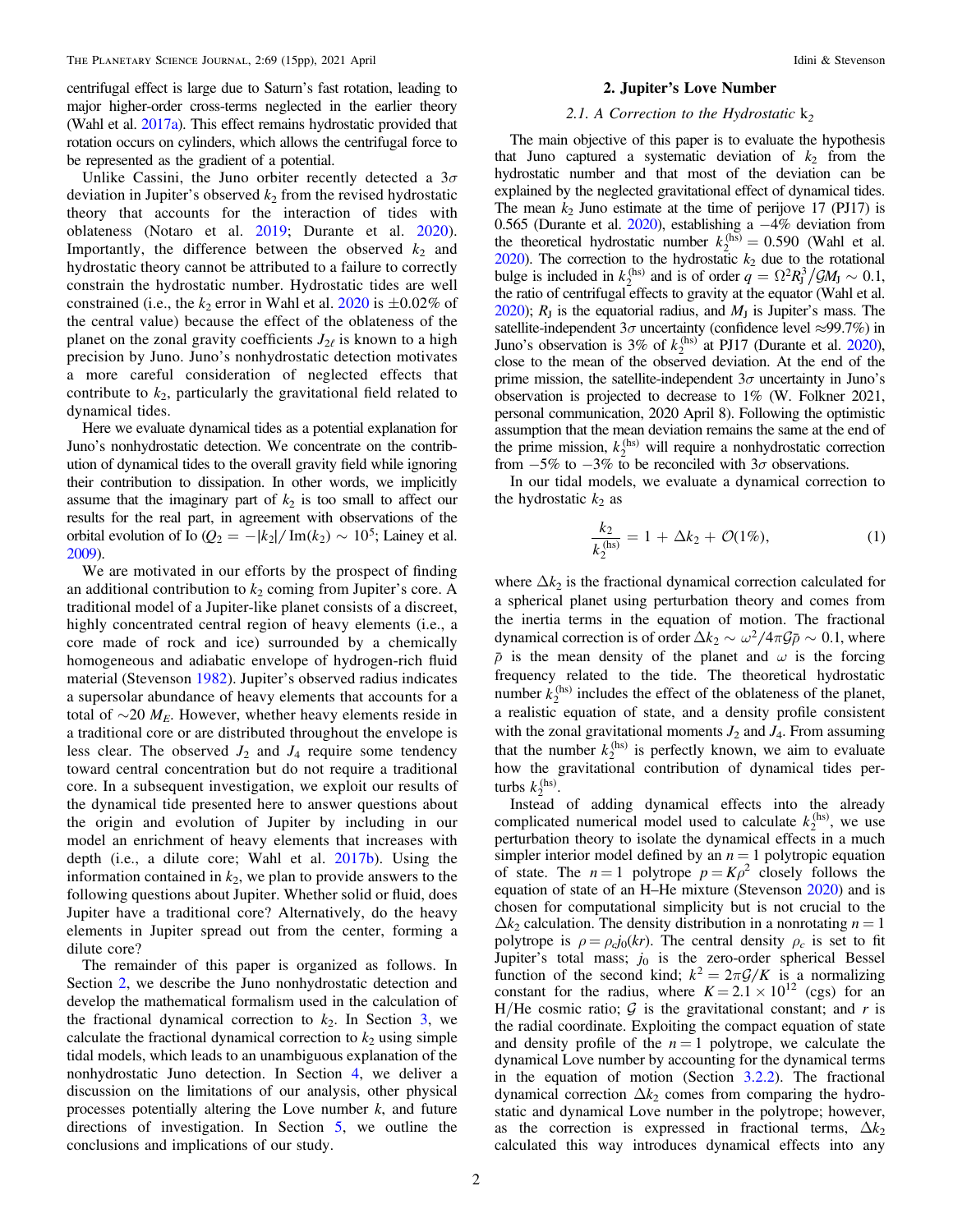<span id="page-2-0"></span>

Figure 1. Angular patterns and radial functions describing the 3D structure of the gravitational field of tides. The radial functions are the normalized hydrostatic gravitational potential  $|\phi^0|$  in an  $n = 1$  polytrope (Equation ([A9](#page-10-0))).<br>The sign of the hydrostatic  $\ell$ -tide is  $(-1)^{\ell/2+1}$ .

hydrostatic model, to leading-order approximation. The hydrostatic Love number in a spherical planet following an  $n = 1$ polytrope is obtained analytically (Figure 1; Appendix [A](#page-10-0)). For example, the degree-2 hydrostatic Love number of a spherical planet following an  $n = 1$  polytrope is  $k_2 = 15/\pi^2 - 1 \approx 0.520$ . Stated explicitly, our approach assumes that the realistic elements included in the calculation of  $k_2^{(hs)} = 0.590$  produce little effect on the dynamical tide and can be ignored for now.

The uncertainty  $O(1\%)$  $O(1\%)$  $O(1\%)$  in Equation (1) is an order-ofmagnitude estimate of the neglected cross-term that accounts for the centrifugal effect on dynamical tides. Individually, the centrifugal and dynamical effects are both of order ∼10%. In linear perturbation theory, the cross-term is roughly the multiplication of the individual terms, resulting in ∼1%. The uncertainty may be smaller as the dynamical correction involves terms that tend to cancel each other. This cancellation is expected to remain when an account is made of the oblateness of the planet, since (as our analysis shows below) it is the small difference between  $\omega$  and 2 $\Omega$  that matters, with or without oblateness.

The remainder of this paper deals with the calculation of the dynamical Love number.

## 2.2. Equations of Tides in an Adiabatic Gas Giant Planet

To calculate the Love number  $k$ , we must compute the tidal gravitational potential  $\phi'$  on Jupiter. The Love number k represents the ratio of  $\phi'$  over the gravitational pull of the satellite  $\phi^T$  evaluated at the outer boundary of the planet:

$$
k_{\ell,m} = \left(\frac{\phi'_{\ell,m}}{\phi_{\ell,m}^T}\right)_{r=R_p}.\tag{2}
$$

At a distance r from the center of a planet of radius  $R_p$ , the potential  $\phi^T$  from a satellite orbiting in a circular orbit aligned

with the equatorial plane of the planet is

$$
\phi^T = \sum_{\ell=2}^{\infty} \sum_{m=-\ell}^{\ell} U_{\ell,m} \left( \frac{r}{R_p} \right)^{\ell} Y_{\ell}^m(\theta, \varphi) e^{i\omega t}, \tag{3}
$$

where  $U_{\ell,m}$  are numerical constants and  $Y_{\ell}^m$  are normalized spherical harmonics ([A](#page-10-0)ppendix  $\overrightarrow{A}$ ). The tidal frequency  $\omega = |m(\Omega - \omega_s)|$  represents the frequency of a standing wave as observed from the perspective of an observer rotating with the planet at a spin rate  $\Omega$ , where  $\omega_s$  is the orbital frequency of the satellite and  $m$  is the order of the tide. We follow the convention where  $\omega$  is always positive and retrograde tides are represented by a negative order  $m$  that flips the coordinate frame. The simplifications applied to the orbit are consistent to first order with the observed eccentricities  $e < 0.01$  and inclinations  $i < 0.5$  of the Galilean satellites.

We calculate the tidal response of a rigidly rotating planet from a problem defined by the linearly perturbed momentum, continuity, and Poisson equations, respectively,

$$
-i\omega \mathbf{v} + 2\mathbf{\Omega} \times \mathbf{v} = -\frac{\nabla p'}{\rho} + \frac{\rho'}{\rho^2} \nabla p + \nabla \tilde{\phi}',\tag{4}
$$

$$
\nabla \cdot (\rho \mathbf{v}) = i\omega \rho',\tag{5}
$$

$$
\nabla^2 \tilde{\phi}' = -4\pi \mathcal{G} \rho'.\tag{6}
$$

The tidal response of the planet produces adiabatic perturbations to the gravitational potential  $\phi'$ , density profile  $\rho'$ , and pressure  $p'$ . The potential of the gravitational pull  $\phi^T$  and the tidal gravitational potential  $\phi'$  are combined into  $\tilde{\phi}' = \phi^T + \phi'$  for analytical simplicity. Adiabatic perturbations in an adiabatic planet follow the thermodynamic statement (e.g., Wu [2005](#page-14-0))

$$
\frac{p'}{p} = \Gamma_1 \frac{\rho'}{\rho} = c_s^2 \frac{\rho'}{p},\tag{7}
$$

where  $\Gamma_1$  is the first adiabatic index (Aerts et al. [2010](#page-14-0)). Unprimed pressure and density represent the unperturbed state of the planet in hydrostatic equilibrium. We rewrite the momentum equation of an adiabatic planet as

$$
-i\omega \mathbf{v} + 2\Omega \times \mathbf{v} = \nabla \left( \tilde{\phi}' - \frac{p'}{\rho} \right)
$$
  

$$
= \nabla \left( \tilde{\phi}' - c_s^2 \frac{\rho'}{\rho} \right) = \nabla \psi.
$$
 (8)

In Equation (8), hydrostatic tides follow  $\psi = 0$  ([A](#page-10-0)ppendix A).

The tidal flow becomes a function of the potential  $\psi$  after operating the divergence and curl on the momentum equation (Wu [2005;](#page-14-0) Goodman & Lackner [2009](#page-14-0)):

$$
\mathbf{v} = -\frac{i\omega}{4\Omega^2 - \omega^2} \bigg( \nabla \psi + \frac{2}{i\omega} \mathbf{\Omega} \times \nabla \psi - \frac{4}{\omega^2} \mathbf{\Omega} (\mathbf{\Omega} \cdot \nabla \psi) \bigg).
$$
\n(9)

After replacing the flow into the continuity equation, the governing equations of tides in an adiabatic planet reduce to

$$
\nabla \cdot \left( \rho \left( \nabla \psi + \frac{2}{i\omega} \Omega \times \nabla \psi - \frac{4}{\omega^2} \Omega (\Omega \cdot \nabla \psi) \right) \right) \n= \left( \frac{4\Omega^2 - \omega^2}{4\pi g} \right) \nabla^2 \tilde{\phi}',
$$
\n(10)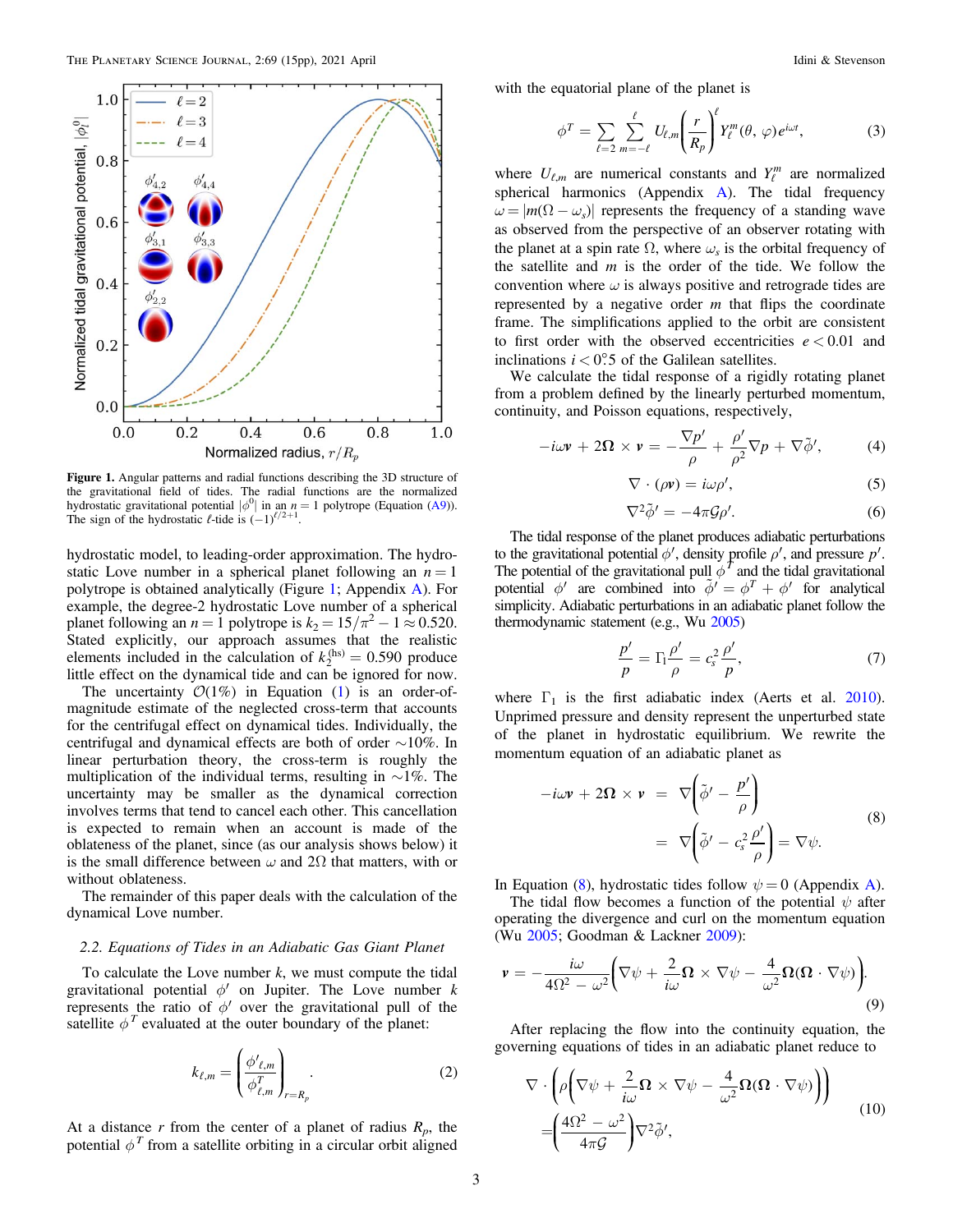<span id="page-3-0"></span>The PLANETARY SCIENCE JOURNAL, 2:69 (15pp), 2021 April **Idini Access 2021** April Idini & Stevenson

$$
\psi = \frac{c_s^2}{4\pi\mathcal{G}\rho} \nabla^2 \tilde{\phi}' + \tilde{\phi}'.\tag{11}
$$

Perturbation theory allows us to decouple the weakly coupled potentials  $\psi$  and  $\tilde{\phi}'$  in Equations ([10](#page-2-0)) and (11). According to perturbation theory, the tidal gravitational potential splits into a static and dynamic part,

$$
\phi' = \phi^0 + \phi^{\text{dyn}},\tag{12}
$$

where  $\phi^0$  corresponds to the gravitational potential of the hydrostatic tide after solving Equation (11) with  $\psi = 0$ (Figure [1](#page-2-0); Appendix [A](#page-10-0)). By definition, the sound speed in an  $n = 1$  polytrope follows  $c_s^2 = 2K\rho$ , which reduces the hydrostatic version of Equation (11) to

$$
\frac{\nabla^2 \phi^0}{k^2} + \phi^0 + \phi^T = 0.
$$
 (13)

As a good approximation, we ignore the contribution from dynamical tides to the potential  $\psi$  by setting  $\nabla^2 \tilde{\phi}' \approx \nabla^2 \phi^0$  on the right-hand side in Equation  $(10)$  $(10)$  $(10)$ . According to Equation ([10](#page-2-0)), the potentials satisfy  $\psi \sim \phi' \omega^2 / 4\pi \mathcal{G} \bar{\rho}$ , which leads to  $\phi' \gg \psi$  given a tidal frequency  $\omega^2 \ll 4\pi \mathcal{G}\bar{\rho}$ . By continuity, the approximation means that the tidal flow mostly advects the mass in the hydrostatic tidal bulge (i.e.,  $\rho' \approx \rho^0$  and Equation  $(6)$  $(6)$  $(6)$ ). The decoupled tidal equations simplify to

$$
\nabla \cdot \left( j_0(kr) \left( \nabla \psi + \frac{2}{i\omega} \Omega \times \nabla \psi - \frac{4}{\omega^2} \Omega (\Omega \cdot \nabla \psi) \right) \right)
$$
  
= 
$$
\left( \frac{4\Omega^2 - \omega^2}{4\pi \mathcal{G} \rho_c} \right) \nabla^2 \phi^0,
$$
  

$$
\psi = \frac{\nabla^2 \phi^{dyn}}{k^2} + \phi^{dyn}.
$$
 (15)

We obtain the dynamical gravitational potential  $\phi^{dyn}$  by first solving  $\psi$  from Equation (14) and then using the result to calculate  $\phi^{dyn}$  from Equation (15).

The boundary condition at the center of the planet imposes a finite solution for both potentials, allowing us to discard the divergent term characteristic of problems that include the Laplace operator. As required for a free planetary boundary, the condition at the outer boundary sets the Lagrangian perturbation of pressure equal to zero (e.g., Goodman & Lackner [2009](#page-14-0)),

$$
v_r = \mathbf{v} \cdot \hat{n} = -i\omega \frac{p'}{\partial_r p} = -i\omega \rho' \frac{c_s^2}{\rho g},\tag{16}
$$

or

$$
\hat{n} \cdot \nabla \psi + \frac{2}{i\omega} \hat{n} \cdot (\Omega \times \nabla \psi) - \frac{4}{\omega^2} (\hat{n} \cdot \Omega)(\Omega \cdot \nabla \psi)
$$
  
= 
$$
- \left( \frac{4\Omega^2 - \omega^2}{4\pi \mathcal{G}} \right) \frac{c_s^2}{\rho g} \nabla^2 \tilde{\phi}'
$$
  
= 
$$
- \left( \frac{4\Omega^2 - \omega^2}{g} \right) (\psi - \tilde{\phi}'),
$$
 (17)

where  $v_r$  is the radial component of the tidal flow,  $\hat{n}$  is a unitary vector normal to the outer boundary, and  $g$  is the gravitational acceleration at the outer boundary. The sound speed and density nearly vanish near the outer boundary of a compressible body, resulting in a finite radial flow (e.g.,  $v_r = -2K\omega\rho'/g$  in an  $n = 1$ 

polytrope). The outer boundary condition (Equation (17)) indicates  $\psi/R_J \sim (\tilde{\phi}' - \psi)\omega^2/g$ . The Jupiter–Io system prescribes  $1/R_J \gg \omega^2/g$ , which leads to  $\tilde{\phi}' \gg \psi$  and simplifies Equation (17) into

$$
\hat{n} \cdot \nabla \psi + \frac{2}{i\omega} \hat{n} \cdot (\Omega \times \nabla \psi) - \frac{4}{\omega^2} (\hat{n} \cdot \Omega)(\Omega \cdot \nabla \psi)
$$
  
= 
$$
\left(\frac{4\Omega^2 - \omega^2}{g}\right) (\phi^0 + \phi^T).
$$
 (18)

Also at the outer boundary, the gravitational potential should be continuous in amplitude and gradient with a gravitational potential external to the planet that decays as  $r^{-(l+1)}$ .

In the following section, we solve the tidal equations for a uniform-density model and an  $n = 1$  polytrope model with and without the Coriolis effect.

# 3. Dynamical Tides in a Gas Giant Planet

Following our simplified model of dynamical tides, we calculate  $\Delta k_2$  in a coreless, chemically homogeneous, and adiabatic Jupiter-like model. The thermal state becomes almost adiabatic in a convecting fluid planet with homogeneous composition. From the point of view of tidal calculations, the deviation from adiabaticity is negligible in the interior because the superadiabaticity required to sustain convection is a tiny fraction of the adiabatic temperature gradient, despite the possible inhibitions arising from rotation and convection. A fluid parcel in an adiabatic interior that is adiabatically displaced by a tidal perturbation will find itself in a new state that is essentially unchanged in density and temperature from the unperturbed state at that pressure. This definition of neutral stability begins to break down near the photosphere, where the density is low and the radiative time constant is no longer huge for blobs with spatial dimension of order the scale height. However, that region represents only a tiny fraction of the planet and does not produce enough gravity to significantly alter the real part of the Love number  $k$ . We discuss hypothetical contributions to  $k$  from a core and depth-varying chemical composition in Section [4.](#page-8-0)

As a matter of simplifying the arguments presented in this section, we mostly concentrate on the Love number at  $l = m = 2$ , commonly known as  $k_2$ . Correspondingly,  $k_2$  is forced by the degree-2 component in the gravitational pull:

$$
\phi_2^T = \frac{3}{16} \frac{\mathcal{G}m_s}{a^3} r^2 \sin^2 \theta e^{-i(\omega t + 2\varphi)}.\tag{19}
$$

Dynamical effects scale with the satellite-dependent  $\omega$ . We concentrate on the dynamical effects caused by Io, the Galilean satellite with the dominant gravitational pull on Jupiter.

## 3.1. A Nonrotating Gas Giant

To an excellent approximation, dynamical tides in a nonrotating planet represent the forced response of the planet in the fundamental normal mode of oscillation  $(f\text{-mode})$ ; Vorontsov et al. [1984](#page-14-0)). Despite Cassini suggesting that higher-order normal-mode overtones (p-modes) dominate the gravitational field of Saturn's free-oscillating normal modes (Markham et al. [2020](#page-14-0)), the forced response of normal modes depends on the coupling of the gravitational pull and the mode radial eigenfunction. The forced response of the  $p$ -modes contributes negligibly to the gravitational field of dynamical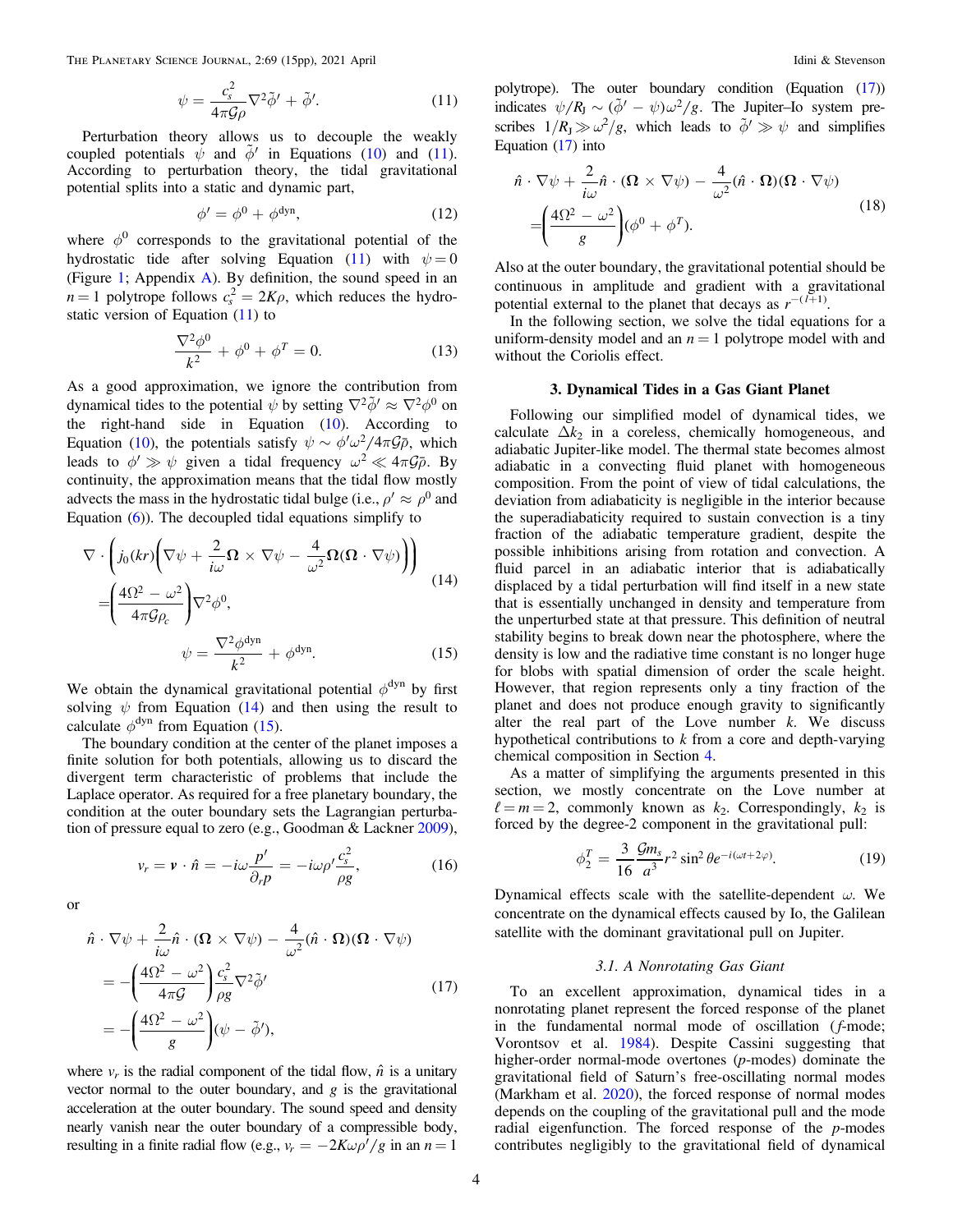<span id="page-4-0"></span>tides (Vorontsov et al. [1984](#page-14-0)) because of the bad coupling between the zero-node radial component of the gravitational pull and the p-modes' eigenfunctions, the latter having one or more radial nodes. Conversely, the gravitational pull more efficiently excites f-modes, whose radial eigenfunctions roughly follow the radial scaling of the gravitational pull  $(\propto r^{\ell}).$ 

#### 3.1.1. The Harmonic Oscillator Analogy

In the following, we use the forced harmonic oscillator as an analog model to tidally forced f-modes. In this model, the fractional dynamical correction to  $k_2$  acquires a simple analytical form. The equation of motion of a mass  $M$  connected in harmonic motion to a spring of stiffness  $K$  and negligible dissipation is

$$
-M\omega^2 u + \mathcal{K}u = F^T,\tag{20}
$$

where  $\omega$  is the forcing frequency and  $F<sup>T</sup>$  is the tidal forcing. The f-modes oscillate at frequencies  $\omega_0$  that are much higher than the forcing tidal frequency, meaning that tidal resonances with *f*-modes are highly unlikely. Assuming that the dynamical effects are small so that the tidal forcing is mostly balanced by static effects (i.e.,  $F^T \approx \mathcal{K}u_s$ ), the displacement of the mass is

$$
u = u_s \left( \frac{\omega_0^2}{\omega_0^2 - \omega^2} \right).
$$
 (21)

The mass assumes the static equilibrium position  $u_s$  as the forcing frequency tends to zero. The displacement  $u$  is analogous to the Love number  $k$ ; thus, the fractional dynamical correction becomes

$$
\Delta k = \frac{u - u_s}{u_s} = \frac{\omega^2}{\omega_0^2 - \omega^2}.
$$
 (22)

#### 3.1.2. The Coriolis-free  $n = 1$  Polytrope

To verify the analogy of the forced harmonic oscillator to tidally forced f-modes, we calculate the tidal response of a nonrotating  $n = 1$  polytrope directly from the governing equations of tides. When  $\Omega = 0$ , the governing Equation ([14](#page-3-0)) reduces to

$$
j_0(kr)\nabla^2\psi - j_1(kr)\partial_r(\psi) = -\left(\frac{\omega^2}{4\pi\mathcal{G}\rho_c}\right)\nabla^2\phi^0. \tag{23}
$$

For the potential  $\psi$  at  $\ell = m = 2$ , the boundary condition at the outer boundary  $r = R_p$  (Equation ([17](#page-3-0))) is

$$
\frac{g}{\omega^2} \partial_r \psi_2 - \psi_2 = -5j_2(kR_p). \tag{24}
$$

For the same degree and order, the continuity of the gravitational potential and its gradient at the outer boundary requires

$$
\partial_r \phi_2^{\text{dyn}} = -\left(\frac{3\phi_2^{\text{dyn}} + 5}{R_p}\right). \tag{25}
$$

At the center of the planet  $r = r_0 \rightarrow 0$ , we find the following scaling:  $\nabla^2 \phi^0 \sim 0$ ,  $j_1(kr_0) \sim 0$ , and  $j_0(kr_0) \sim$  constant. A finite

Table 1 Io-induced Fractional Dynamical Correction Δk in a Coriolis-free Jupiter

|                 | Harmonic Oscillator | $n = 1$ Polytrope |  |
|-----------------|---------------------|-------------------|--|
| Type            | (%)                 | $(\%)$            |  |
| (1)             | (2)                 | (3)               |  |
| $\Delta k_2$    | $+15$               | $+13$             |  |
| $\Delta k_{42}$ | $+5$                | $+5$              |  |
| $\Delta k_{31}$ | $+2$                | $+2$              |  |
| $\Delta k_{33}$ | $+19$               | $+15$             |  |
| $\Delta k_{44}$ | $+25$               | $+19$             |  |

Note. (2) See Equation (22). The mode frequency without rotation comes from Vorontsov et al. ([1976](#page-14-0)).

potential  $\psi$  satisfying Equation (23) is  $\psi_2 \sim r^2$  near  $r_0$ , or

$$
\partial_r \psi_2 - \frac{2}{r_0} \psi_2 = 0. \tag{26}
$$

Similarly, a finite gravitational potential of the dynamical tides is  $\phi_2^{\text{dyn}} \sim r^2$  at the center of the planet, satisfying

$$
\partial_r \phi_2^{\text{dyn}} - \frac{2}{r_0} \phi_2^{\text{dyn}} = 0. \tag{27}
$$

We compute the fractional dynamical correction to  $k_2$  by first projecting the tidal equations into spherical harmonics (Appendix [B](#page-11-0)) and later solving for the relevant potentials using a Chebyshev pseudospectral numerical method (Appendix [C](#page-13-0)). After projecting Equations  $(15)$  $(15)$  $(15)$  and  $(23)$  into spherical harmonics, we obtain two decoupled equations for the radial parts of the potentials  $\psi$  and  $\phi$  (Appendix [B.1](#page-11-0)). After numerically solving the radial equations in Appendix [B.1](#page-11-0) using Io's gravitational pull ( $\omega$ <sub>s</sub>  $\approx$  42  $\mu$ Hz) the fractional dynamical correction corresponds to  $\Delta k_2 \approx 1.2\%$ , in close agreement with the forced harmonic oscillator analogy applied to the oscillation frequency of the degree-2 f-mode  $\omega_0 \approx 740 \,\mu$ Hz (Vorontsov et al. [1976](#page-14-0)). We observe a similar agreement between the harmonic oscillator and the Coriolis-free  $n = 1$  polytrope at higher-degree spherical harmonics (Table 1). Our results agree with a previously reported fractional correction to the gravitational coefficient  $C_{2,2} \propto k_2$  due to dynamical tides in a nonrotating Jupiter (Vorontsov et al. [1984](#page-14-0)).

When Vorontsov et al. ([1984](#page-14-0)) excluded Jupiter's spin, they were doing something that was mathematically sensible but physically peculiar. Tides occur much more frequently in Jupiter's rotating frame of reference, and the tidal flow is accordingly much larger than if one had Jupiter at rest, which implies a much larger dynamical effect. Consequently,  $\Delta k_2$ increases by an order of magnitude after partially including Jupiter's rotation in the tidally forced response of f-modes. Without the Coriolis effect but including Jupiter's spin rate  $(\Omega \approx 176 \,\mu\text{Hz})$  in the calculation of Io's tidal frequency  $(\omega \approx 270 \,\mu\text{Hz})$ , the fractional dynamical correction in an  $n = 1$ polytrope corresponds to  $\Delta k_2 \approx 13\%$ , close to the  $\Delta k_2 \approx 15\%$ from the forced harmonic oscillator analogy (Equation  $(22)$ ). In general, for a nonrotating planet, the dynamical correction increases as the tidal frequency approaches the characteristic frequency of Jupiter's f-modes ( $\sqrt{\mathcal{G}M_{\rm J}/R_{\rm J}^3} \sim 600 \mu$ Hz).

# 3.2. The Coriolis Effect in a Rotating Gas Giant

The Galilean satellites produce dynamical tides for which the Coriolis effect plays an important role. Following relatively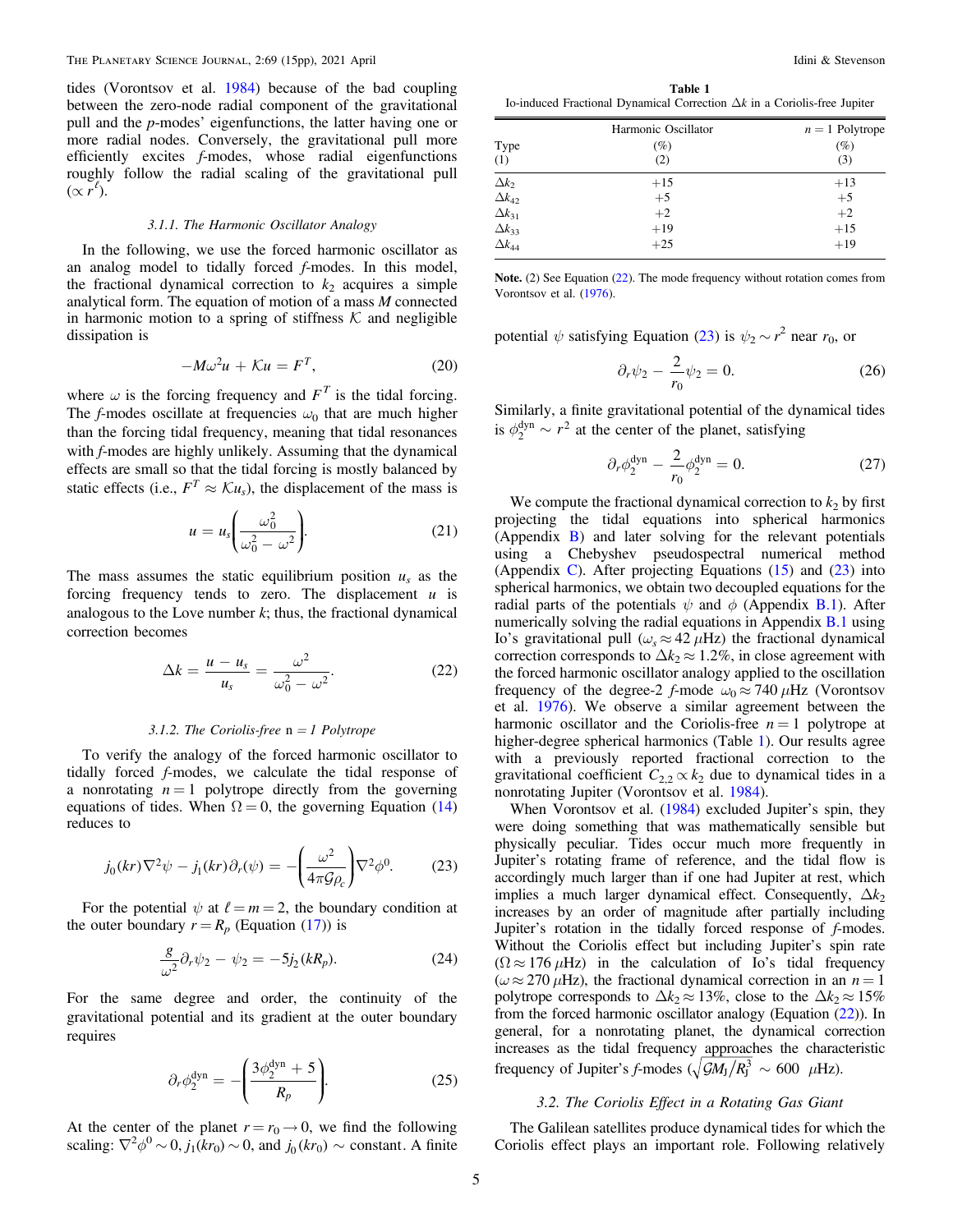<span id="page-5-0"></span>slow orbits ( $\omega_s \ll \Omega$ ), the Galilean satellites produce tides on Jupiter with a tidal frequency  $\omega \sim 2\Omega$ . Consequently, the two inertial terms responsible for dynamical tides on the left-hand side of the equation of motion (Equation  $(4)$  $(4)$  $(4)$ ) have similar amplitudes. Moreover, Juno observes  $k_2$  to be less than the predicted number for a purely hydrostatic tide (Section [2.1](#page-1-0)), and yet our analysis above produces a positive  $\Delta k_2$  when dynamical effects are included and the Coriolis effect is neglected (see Equation ([22](#page-4-0))). We must accordingly motivate the change in sign when Coriolis is included.

In the following, we first calculate the gravitational effect of dynamical tides in a uniform-density sphere to reveal the fundamental behavior of the tidal equations, avoiding most of the technical difficulties related to using an  $n = 1$  polytrope. We later found that the more complicated case of an  $n = 1$ polytrope introduces a minor quantitative difference but leads to the same general behavior.

#### 3.2.1. A Uniform-density Sphere

First, we explain why  $\Delta k_2$  changes sign because of the Coriolis effect in a specially simple model with uniform density. We calculate the fractional dynamical correction to  $k_2$ in two steps: (1) we calculate the potential of the flow  $\psi$  in a uniform-density sphere, and (2) we use the  $\psi$  calculated this way to calculate the gravity potential  $\phi'$ .

In a uniform-density sphere, the sound speed  $c_s$  is infinite, and Equation ([10](#page-2-0)) reduces to the well-known Poincaré problem (Greenspan et al. [1968](#page-14-0)),

$$
\nabla^2 \psi - \frac{4}{\omega^2} (\Omega \cdot \nabla)^2 \psi = 0, \qquad (28)
$$

where the boundary condition at the outer boundary is required to satisfy Equation ([18](#page-3-0)).

Following the incompressibility of a uniform-density sphere,  $\psi_2$  retains the symmetry and degree-2 angular structure from the gravitational pull in Equation ([19](#page-3-0)), thus acquiring exact solutions in the form

$$
\psi_2 \propto (x - iy)^2. \tag{29}
$$

The numerical factor in  $\psi_2$  is set by the outer boundary condition (Equation  $(17)$  $(17)$  $(17)$ ), corresponding to (Goodman & Lackner [2009](#page-14-0))

$$
\psi_2 = \frac{3\omega(2\Omega - \omega)}{8\pi\mathcal{G}\bar{\rho}}\tilde{\phi}_2' = \frac{R_p\omega(2\Omega - \omega)}{2g}\tilde{\phi}_2'.\tag{30}
$$

In a constant-density sphere, tides act by displacing the sphere's boundary within an infinitesimally thin shell. According to the momentum equation, the tidal gravitational potential relates to the potential  $\psi$  following

$$
\tilde{\phi}' - \psi - \frac{p'}{\bar{\rho}} = 0. \tag{31}
$$

The radial tidal displacement projected into spherical harmonics is

$$
\xi = \sum_{\ell,m} \xi_{\ell,m}(r) Y_{\ell}^{m}(\theta, \varphi), \qquad (32)
$$

and the pressure perturbation follows

$$
p' = -\xi \frac{\partial p}{\partial r} = \xi \bar{\rho} g. \tag{33}
$$

The gravitational potential of a thin spherical density perturbation follows directly from the definition of the gravitational potential and integration throughout the volume:

$$
\phi' = \sum_{\ell,m} \frac{4\pi \mathcal{G}\bar{\rho}}{(2\ell+1)} \frac{R_{p}^{\ell+2}}{r^{\ell+1}} \xi_{\ell,m} Y_{\ell}^{m}.
$$
 (34)

The degree-2 tidal gravitational potential corresponds to

$$
\phi_2' = \frac{4\pi\mathcal{G}\bar{\rho}}{5} \frac{R_p^4}{r^3} \xi_2 = \frac{3}{5} \left(\frac{R_p}{r}\right)^3 g \xi_2. \tag{35}
$$

We once again use perturbation theory to split the hydrostatic and dynamic contributions to the tidal displacement (i.e.,  $\xi_2 = \xi^0 + \xi^{\text{dyn}}$ . We first solve the well-known problem of the hydrostatic  $k_2$  (i.e.,  $\psi = 0$ ) in a uniform-density sphere (Love [1909](#page-14-0)). At the sphere's boundary (i.e.,  $r = R_p$ ), the hydrostatic gravitational potential follows  $\phi^0 = 3g\xi^0/5$ . From Equation (31) evaluated at  $r = R_p$ , the potential of the gravitational pull becomes  $\phi^T = 2g\xi^0/5$ . Following the last two results, the Love number is  $k_2 = 3/2$ , as expected.

The dynamical contribution to the tidal displacement  $\xi^{\text{dyn}}$ produces the gravitational potential  $\phi^{dyn} = 3g\xi^{dyn}/5$ . After applying perturbation theory and canceling the hydrostatic terms in Equation (31), the potential  $\psi_2$  becomes  $\psi_2$  =  $-2g\xi^{\text{dyn}}/5$ . Combined with Equation (30), the last result for  $\psi_2$  allows us to reach an expression for the fractional dynamical correction in a uniform-density sphere:

$$
\Delta k_2 = \frac{\xi^{\text{dyn}}}{\xi^0} \approx -\left(\frac{5R_p}{4g}\right)\omega(2\Omega - \omega). \tag{36}
$$

Two effects contribute to the fractional dynamical correction: a negative contribution from the Coriolis effect  $\alpha 2\Omega \omega / \pi \mathcal{G}$  and a positive contribution from the dynamical amplification of f-modes  $\alpha \omega^2 / \pi \mathcal{G} \bar{\rho}$ . The two contributions cancel each other at  $2\Omega = \omega$ , where the tide achieves hydrostatic equilibrium. Tides become hydrostatic not only when the planetary spin is phase-locked with the orbit of the satellite ( $\Omega = \omega_s$ ) but also in planet–satellite systems where the central body is rotating at a rate many orders of magnitude faster than the orbit of the satellite (i.e.,  $\Omega \gg \omega_s$ ). As the frequency of the degree-2 f-mode approximately follows  $\omega_0^2 \sim g/R_p$ ,  $\Delta k_2$  in Equation (36) approximately becomes the positive fractional correction determined in Section [3.1](#page-3-0) after setting  $\Omega = 0$ .

At the degree-2 Io-induced tidal frequency, the fractional dynamical correction corresponds to  $\Delta k_2 \approx -7.8\%$ . The other Galilean satellites lead to a smaller  $\Delta k_2$  because their tidal frequency falls closer to hydrostatic equilibrium (Figure [2](#page-6-0)). A negative  $\Delta k_2$  works in the direction required by the nonhydrostatic component identified by Juno in Jupiter's gravity field (Section [2.1](#page-1-0)).

The direction of the flow provides an explanation for the negative sign of the fractional dynamical correction via the Coriolis acceleration. By definition, a uniform-density sphere has no density perturbations in its interior and thus produces an interior tidal gravitational potential that satisfies  $\phi' \propto r^{\ell} Y_{\ell}^{m} \propto \phi^{T}$ . We adopt Equation (30) as the degree-2 potential  $\psi$  and obtain analytical solutions for the Cartesian components of the resulting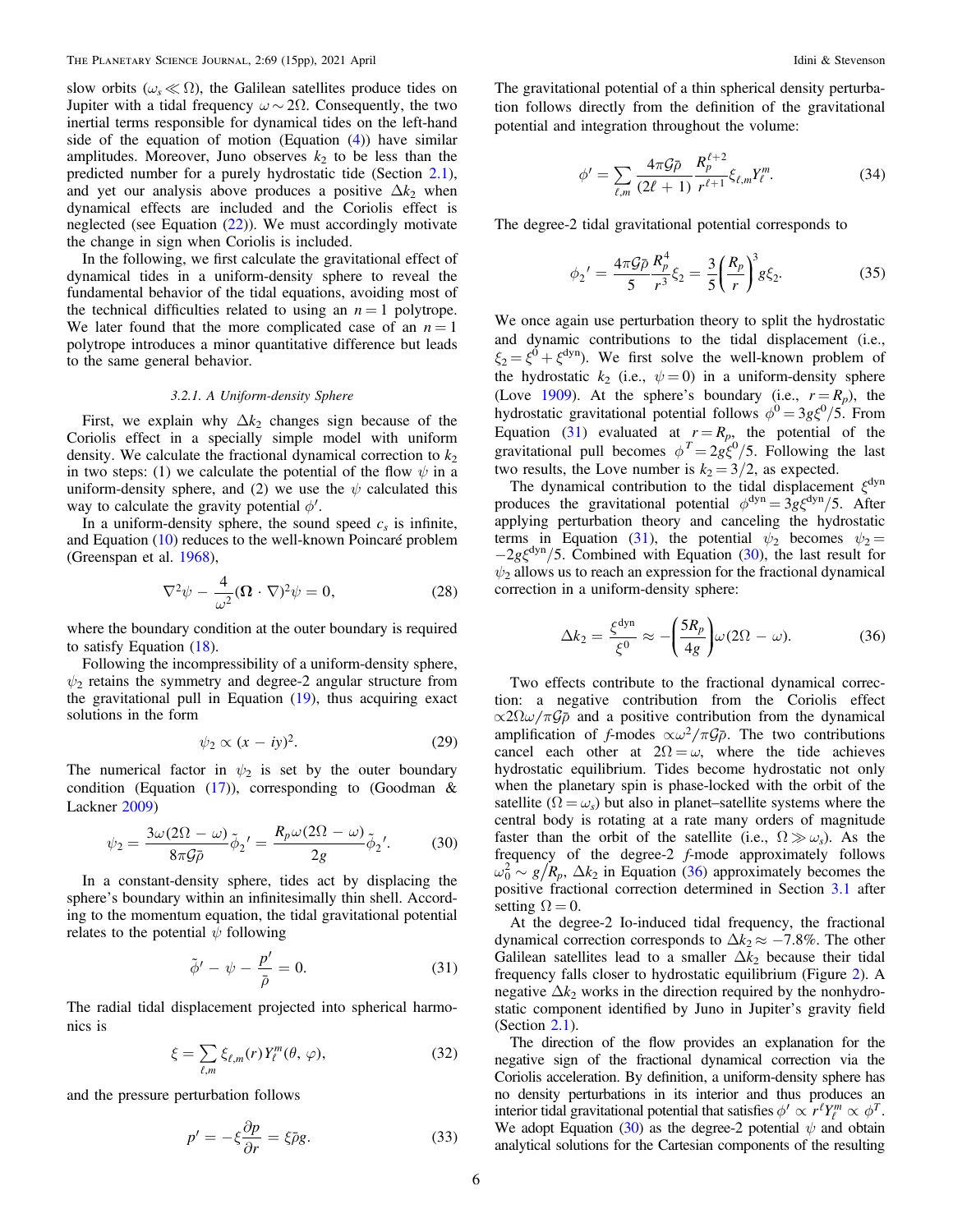<span id="page-6-0"></span>

**Figure 2.** Fractional dynamical correction  $\Delta k_2$  in a rotating uniform-density sphere including the Coriolis effect as a function of tidal frequency (see Equation  $(36)$  $(36)$  $(36)$ ).

degree-2 tidal flow using Equation ([9](#page-2-0)),

$$
\nu_2 = -\frac{A\omega R_p}{g}(\hat{x}(ix+y) + \hat{y}(x-iy)),\tag{37}
$$

where A is a constant depending on  $\xi$  (Appendix [D](#page-13-0)). The degree-2 tidal flow purely exist in equatorial planes, showing no vertical component of motion (Figure  $3(b)$  $3(b)$ ).

The Coriolis acceleration plays a major role in setting the sign of the fractional dynamical correction for the Galilean satellites. Without Coriolis, the acceleration of nonrotating f-modes sustains a positive dynamical tidal displacement that follows  $\xi^{\text{dyn}} \approx 5R_p \omega^2 \xi^0/4g$ . A  $\xi^{\text{dyn}} > 0$  increases the tidal gravitational field, which leads to a positive  $\Delta k_2$ . Conversely, as shown in Equation ([36](#page-5-0)), the fractional dynamical correction flips sign when Coriolis promotes  $\xi^{\text{dyn}}$  < 0. A Coriolis term enters the momentum equation, introducing an acceleration that competes with the acceleration of nonrotating f-modes, ultimately impacting  $\xi^{\text{dyn}}$ . According to the right-hand rule, the Coriolis acceleration (i.e.,  $\Omega \times v$ ; Figure [3](#page-7-0)(c)) opposes the direction of the acceleration of nonrotating f-modes (i.e.,  $-\omega^2 \xi$ ; Figure [3](#page-7-0)(a)). The resulting gravitational field is smaller than the hydrostatic field if  $\omega < 2\Omega$ , where the Coriolis acceleration beats the acceleration of nonrotating f-modes.

## 3.2.2. The  $n = 1$  Polytrope

In the following, we consider the more relevant case of a compressible planet that follows an  $n = 1$  polytropic equation of state (Equation  $(14)$  $(14)$  $(14)$ ). In contrast to the localized tidal perturbation of a uniform-density sphere, a compressible body yields a tidally induced density anomaly that arises from advection of the isodensity surfaces within the body. The resulting tidal gravitational potential is different in each case owing to differences in the tidally perturbed density distribution obtained in a uniform-density sphere and a compressible body.

Despite the aforementioned difference between models, the tidal flow remains similar so that dynamical tides motivate a negative correction to  $k_2$  in each case. In an  $n = 1$  polytrope, the continuity Equation  $(5)$  $(5)$  $(5)$  tells us that the degree-2 radial component of the flow takes the form  $v_r \propto j_2(kr)/j_1(kr)$  when the flow has small divergence, as it does. Remarkably, the dominant contribution to the Taylor series expansion of  $v_r$  is linear in  $r$ , even out to a large fraction of the planetary radius. In a uniform-density sphere, the potential  $\psi$  is  $\psi_2 \propto r^2$ , which leads to a tidal flow that follows  $v_2 \propto \nabla \psi_2$ ; therefore,  $v_r$  is also linear in  $r$  in this model. As shown, the dominant contribution to  $v_r$  scales with radius as  $\propto r$ , both in an  $n = 1$  polytrope and in a uniform-density sphere. In an  $n = 1$  polytrope, the dominant contribution to  $v_r$  is curl- and divergence-free and provides the  $\psi_2 \propto r^2$  part of the solution to the potential  $\psi$  (Figure [4](#page-7-0)(a)). Since the  $n = 1$  polytrope also contains terms where  $\psi$  is of higher order in r, it produces a flow with nonzero curl and divergence, causing  $\psi_2$  to depart from  $\psi_2 \propto r^2$ . Because high-order terms in r are smaller than the dominant term, dynamical effects on  $k_2$  in a uniformdensity sphere are qualitatively similar to those in an  $n = 1$ polytrope.

We compute the fractional dynamical correction to  $k_2$  in a rotating polytrope following the same strategy used in Section [3.1.2.](#page-4-0) In opposition to the Coriolis-free polytrope, solving Equation  $(14)$  $(14)$  $(14)$  is technically challenging due to the  $\ell$ coupling of the potential  $\psi_{\ell,m}$  (e.g., mode mixing) promoted by the Coriolis effect. Mode mixing is also found in hydrostatic tides over a planet distorted by the effect of the centrifugal force (Wahl et al. [2017a](#page-14-0)). The result of projecting Equation  $(14)$  $(14)$  $(14)$  into spherical harmonics is an infinite  $\ell$ -coupled set of ordinary differential equations for  $\psi_{\ell,m}$  (Appendix [B.2](#page-11-0)), similarly observed in the problem of dissipative dynamical tides (Ogilvie & Lin  $2004$ ). The Coriolis-promoted  $\ell$ -coupling comes from the sine and cosine in the spin rate of the planet  $(\Omega/\Omega = \hat{r} \cos \theta - \hat{\theta} \sin \theta)$ , which changes the degree of the spherical harmonics related to  $\psi$ . As a consequence, a given spherical harmonic from  $\phi^0$  on the right-hand side of Equation ([14](#page-3-0)) forces multiple spherical harmonics of the potential  $\psi$  with different  $\ell$ .

Projected into spherical coordinates, the boundary condition (Equation ([17](#page-3-0))) at  $r = R_p$  corresponds to

$$
\partial_r \psi - \frac{2\Omega}{i\omega R_p} \partial_\varphi \psi - \frac{4\Omega^2}{\omega^2} \left( \cos^2 \theta \partial_r \psi - \sin \theta \cos \theta \frac{\partial_\theta \psi}{R_p} \right)
$$
  
= 
$$
\left( \frac{4\Omega^2 - \omega^2}{g} \right) (\phi^0 + \phi^T).
$$
(38)

The outer boundary condition is also  $\ell$ -coupled after being projected into spherical harmonics (Appendix [B.2](#page-11-0)).

At the center of the planet  $r = r_0 \rightarrow 0$ , we find the following scaling:  $\nabla^2 \phi^0 \sim 0$  and  $j_0(kr_0) \sim$  constant. As a result, the tidal Equation ([14](#page-3-0)) becomes the previously solved problem of the potential  $\psi$  in a uniform-density sphere (Equation ([28](#page-5-0))) near the center. Required to be finite near the center and satisfy Equation ([28](#page-5-0)), the radial part of the potential  $\psi$  follows  $\psi_{\ell,m} \sim r^{\ell}$ . The boundary condition for  $\psi_{\ell,m}$  near the center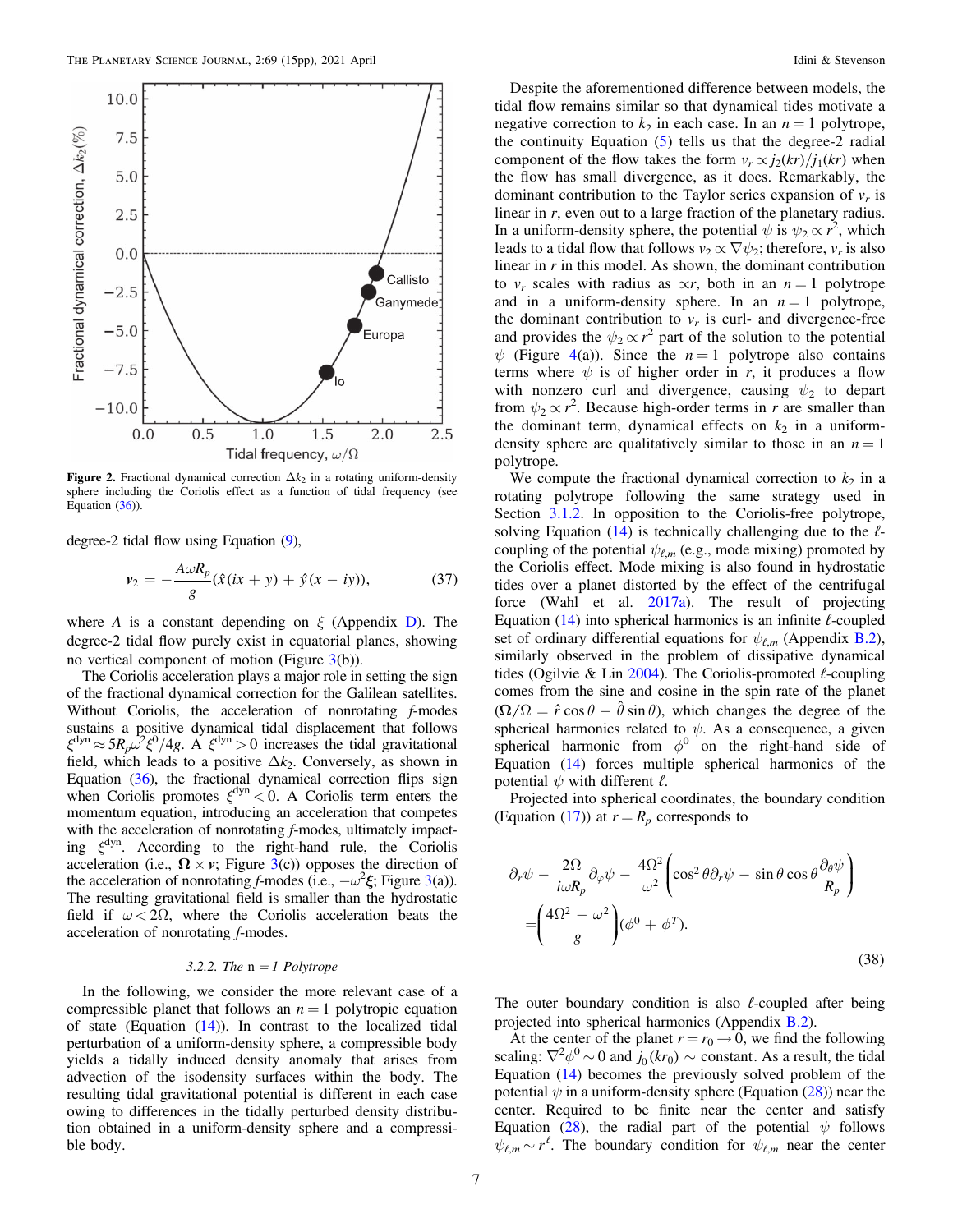<span id="page-7-0"></span>

Figure 3. Degree-2 ( $\ell = m = 2$ ) tidal perturbations on a uniform-density sphere forced by the gravitational pull of a companion satellite: (a) the nonrotating f-mode acceleration  $-\omega^2 \xi$ , (b) tidal flow as shown in Equation ([37](#page-6-0)), and (c) Coriolis acceleration  $\Omega \times \nu$  according to the right-hand rule.



Figure 4. Radial functions in an  $n = 1$  polytrope (thick blue and orange curves) of the (a) potential  $\psi$  and (b) dynamical gravitational potential  $\phi^{dyn}$ . The thinner black curves in panel (a) represent the radial scaling of the potential  $\psi$  in a uniform-density sphere.

corresponds to

$$
\partial_r \psi_{\ell,m} - \frac{\ell}{r_0} \psi_{\ell,m} = 0. \tag{39}
$$

The equation for the gravitational potential of dynamical tides  $\phi^{dyn}$  remains unchanged compared to the Coriolis-free polytrope (Appendix  $B(1)$ . The outer and inner boundary conditions for the gravitational potential generalize in degree as

$$
\partial_r \phi_{\ell,m}^{\text{dyn}} = -\left(\frac{(\ell+1)\phi_{\ell,m}^{\text{dyn}} + (2\ell+1)U_{\ell,m}}{R_p}\right),\tag{40}
$$

$$
\partial_r \phi_{\ell,m}^{\text{dyn}} - \frac{\ell}{r_0} \phi_{\ell,m}^{\text{dyn}} = 0. \tag{41}
$$

By projecting  $\psi_{\ell,m}$  and  $\phi_{\ell,m}$  into a series of N Chebyshev polynomials oriented in the radial component (Appendix [C](#page-13-0)), we numerically solve Equations  $(B4)$  $(B4)$  $(B4)$  and  $(B14)$  $(B14)$  $(B14)$  by truncating the infinite series of  $\ell$ -coupled equations at an arbitrary  $\ell = L_{\text{max}}$ . We choose a truncation limit  $L_{\text{max}} = 50$  and the number of Chebyshev polynomials *N*max = 100 based on numerical evidence of convergence for  $k_2$  and  $k_{42}$ .

We obtain  $\Delta k_2 = -4.0\%$  at the degree-2 Io-induced tidal frequency (Table [2](#page-8-0)), which is of slightly lower amplitude than

the estimate in a uniform-density sphere and in agreement with the  $k_2$  nonhydrostatic component observed by Juno at PJ17. Both the uniform-density sphere and the polytrope models produce fractional dynamical corrections that fall within the order-of-magnitude estimate  $\Delta k_2 \sim \omega^2/4\pi \mathcal{G}\rho \sim 0.1$ . As argued before, the dominant contribution to the potential  $\psi$ follows the radial scaling  $\psi_\ell \propto r^{\ell}$  (Figure 4(a)). Ignoring the sign, the radial scaling of the dynamical gravitational potential  $\phi$ <sup>dyn</sup> (Figure 4(b)) closely follows the shape of the hydrostatic gravitational potential (Figure [1](#page-2-0)). Due to the essentially circular and equatorial geometry of the Galilean orbits, the spherical harmonic  $\ell = m = 2$  dominates Jupiter's tidal gravitational field. Consequently, we concentrate on comparing the  $k_2$  Juno observation to our model prediction. Of significantly higher uncertainty, the mid-mission Juno report of Love numbers at PJ17 includes other spherical harmonics in addition to  $k_2$ (Table [2](#page-8-0)). Our polytropic model predicts an Io-induced tidal gravitational field in a  $3\sigma$  agreement with most Love numbers observed at PJ17, save for  $k_{42}$  and  $k_{31}$ .

#### 3.2.3. Detection of Dynamical Tides in Systems Other than Jupiter–Io

A detection of dynamical tides via direct measurement of the gravitational field will be challenging in bodies other than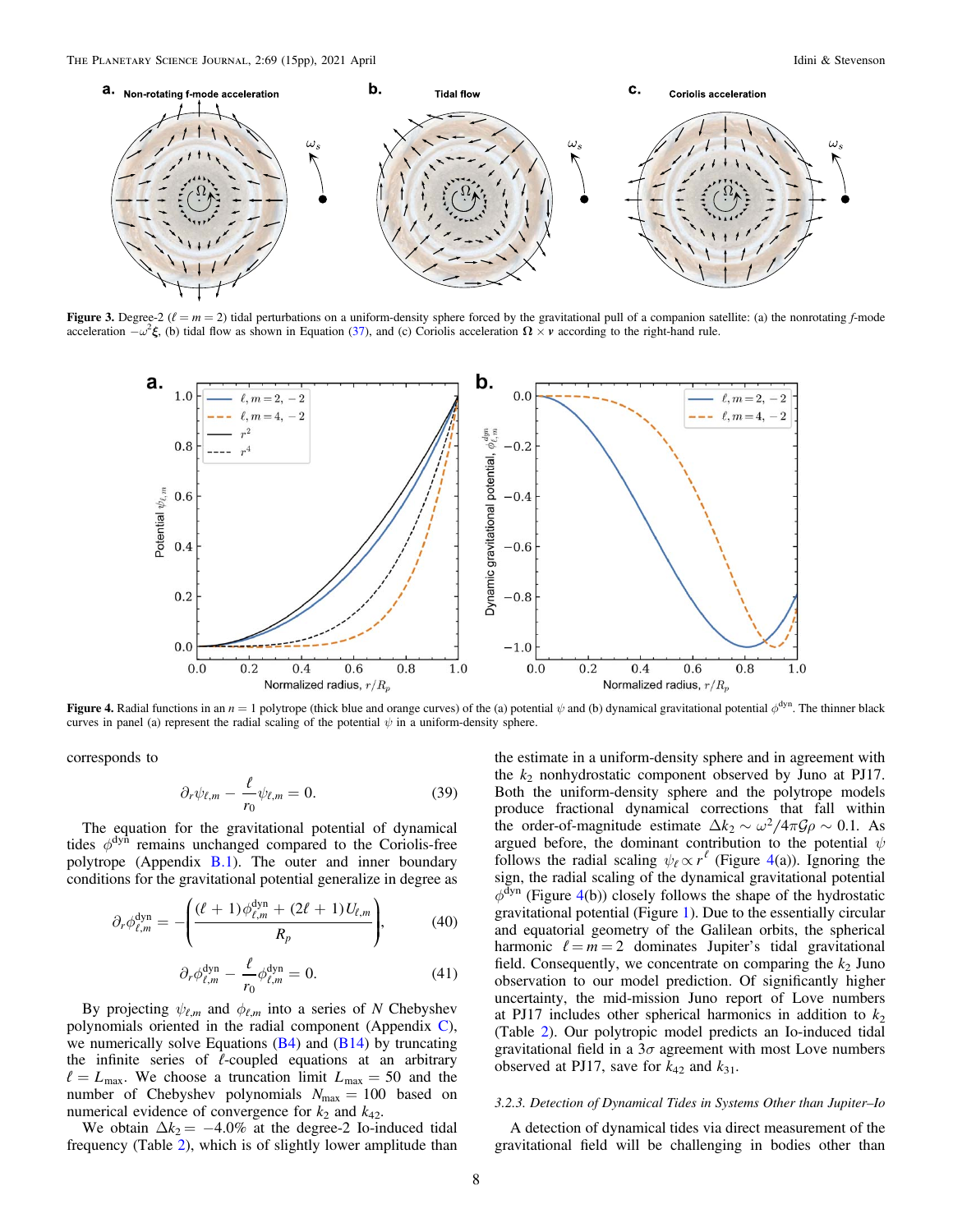<span id="page-8-0"></span>

| Type<br>(1) | Hydrostatic<br>Number<br>(2) | Juno PJ17 $3\sigma$<br>Number<br>(3) | $3\sigma$ Fractional Difference<br>$(\%)$<br>(4) | $\Delta k$ (Rotating $n = 1$ Polytrope)<br>$(\%)$ |       |                   |         |
|-------------|------------------------------|--------------------------------------|--------------------------------------------------|---------------------------------------------------|-------|-------------------|---------|
|             |                              |                                      |                                                  |                                                   |       |                   |         |
|             |                              |                                      |                                                  | k <sub>2</sub>                                    | 0.590 | $0.565 \pm 0.018$ | $-7/-1$ |
| $k_{42}$    | 1.743                        | $1.289 \pm 0.189$                    | $-37/ -15$                                       | $+7$                                              | $+8$  | $+10$             | $+12$   |
| $k_{31}$    | 0.190                        | $0.248 \pm 0.046$                    | $+6/+55$                                         | $+1$                                              | $+3$  | $+4$              | $+5$    |
| $k_{33}$    | 0.239                        | $0.340 \pm 0.116$                    | $-6/+91$                                         | $+2$                                              | $+5$  | $+7$              | $+8$    |
| $k_{44}$    | 0.135                        | $0.546 \pm 0.406$                    | $+4/+605$                                        | $+7$                                              | $+11$ | $+13$             | $+15$   |

Table 2 Jupiter Love Numbers

Note. (2) The hydrostatic number is from Wahl et al. ([2020](#page-14-0)). (3) The Juno PJ17  $3\sigma$  number is the satellite-independent number from Durante et al. (2020). (4) The  $3\sigma$ fractional difference represents the minimal/maximal  $3\sigma$  nonhydrostatic fractional correction required to explain the Juno observations. The fractional dynamical correction in columns (5)–(8) is valid for an  $n = 1$  polytrope forced by the gravitational pull of the Galilean satellites. The bold values represent the fractional dynamical correction at the tidal frequency of Io, the satellite with the dominant gravitational pull on Jupiter.



Figure 5. Conditions for the detection of dynamical tides evaluated for the Galilean satellites (black) and inner Saturn satellites (white). Satellites to the right of the dashed line have favorable conditions for a detection of dynamical tides assuming an uncertainty roughly similar to that of Io's  $k_2$  on Jupiter at the end of Juno's extended mission. The fractional dynamical correction  $\Delta k_2$  is for an  $n = 1$  polytrope.

Jupiter (Figure 5). The  $1\sigma$  uncertainty in the gravitational field of degree-2 Io tides is projected to be  $\sigma_J \sim 6 \times 10^{-2}$  m<sup>2</sup> s<sup>-2</sup> at the end of the proposed Juno extended mission (W. Folkner 2021, personal communication, 2020 April 8). The uncertainty in the measured tidal gravity field depends on the number and design of spacecraft orbits, the uncertainty in ephemerides, and instrumental capabilities. Assuming the uncertainty  $\sigma_{J}$ , we roughly estimate the gravitational pull required to produce a detectable dynamical component in the gravity field using

$$
\phi^T(r=R) \gtrsim \frac{\sigma_J}{k_2|\Delta k_2|}.\tag{42}
$$

Our calculation indicates that detecting dynamical tides in Saturn will require a mission with a more precise determination of the gravity field than that obtained by Juno (Figure 5). A  $1\sigma$ 

detection of Europa-induced dynamical tides seems plausible at the end of Juno's extended mission, assuming that the factors determining the uncertainty in the gravity field remain similar to those of Io. We calculate a model prediction for the satellitedependent Jupiter Love number for all of the Galilean satellites (Table 2). We obtain  $k_2 = 0.578$  in the case of Europa, a prediction testable by the recently approved Juno extended mission.

## 4. Discussion

## 4.1. Future Updates to Juno Love Number Observations

The discrepancy between our predicted  $k_{42}$ ,  $k_{31}$ , and the Juno PJ17 observations may allude to several reasons: (1) a suggestion to revise the hydrostatic  $\ell$ -coupled  $k_{\ell,m}$  in Wahl et al. ([2020](#page-14-0)), (2) a failure of perturbation theory in our model when accounting for the  $\ell$ -coupled  $k_{\ell,m}$ , and (3) other physical reasons, for example, tidal resonance with normal modes or the neglected correction from a dilute core. We strongly suggest a thorough analysis of these possibilities in future investigations. Ultimately, the perijove passes required to complete the scheduled Juno mission may change the still highly uncertain numbers reported in Table 2. A recent revision to Juno observations at PJ29 (D. Durante 2021, personal communication, 2020 November 18) suggests an agreement of our  $k_{31}$ prediction with the revised satellite-independent  $k_{31} = 0.234 \pm 0.234$ 0.016 (1 $\sigma$ ). The PJ29-revised  $k_{42} = 1.5 \pm 0.095$  (1 $\sigma$ ) remains in disagreement with our  $k_{42}$  prediction, but the difference is much narrower than that attained at PJ17. A disagreement between our predicted  $k_{\ell,m}$  and high-degree Juno observations does not impair the much more relevant agreement observed for  $k_2$ . Compared to the amplitude of the tidal gravitational potential related to  $k_2$ , the tidal gravitational potential related to  $k_{42}$  represents an order-ofmagnitude smaller contribution to the tidal gravitational field due to the factor  $R_p/a \sim 1/6$  in  $\phi_{\ell,m}^T$ . In addition, whereas the predicted  $k_2$  simply depends on the contribution from the Coriolis effect and the dynamical response of f-modes, the more complicated predicted  $k_{42}$  additionally depends on the numerical solution of the  $\ell$ -coupled system of equations described in Appendix [B.2](#page-11-0).

Ignoring for the moment other possibilities related to the  $k_{42}$ discrepancy, resonant tides have been previously invoked as a potential candidate to explain the current structure of the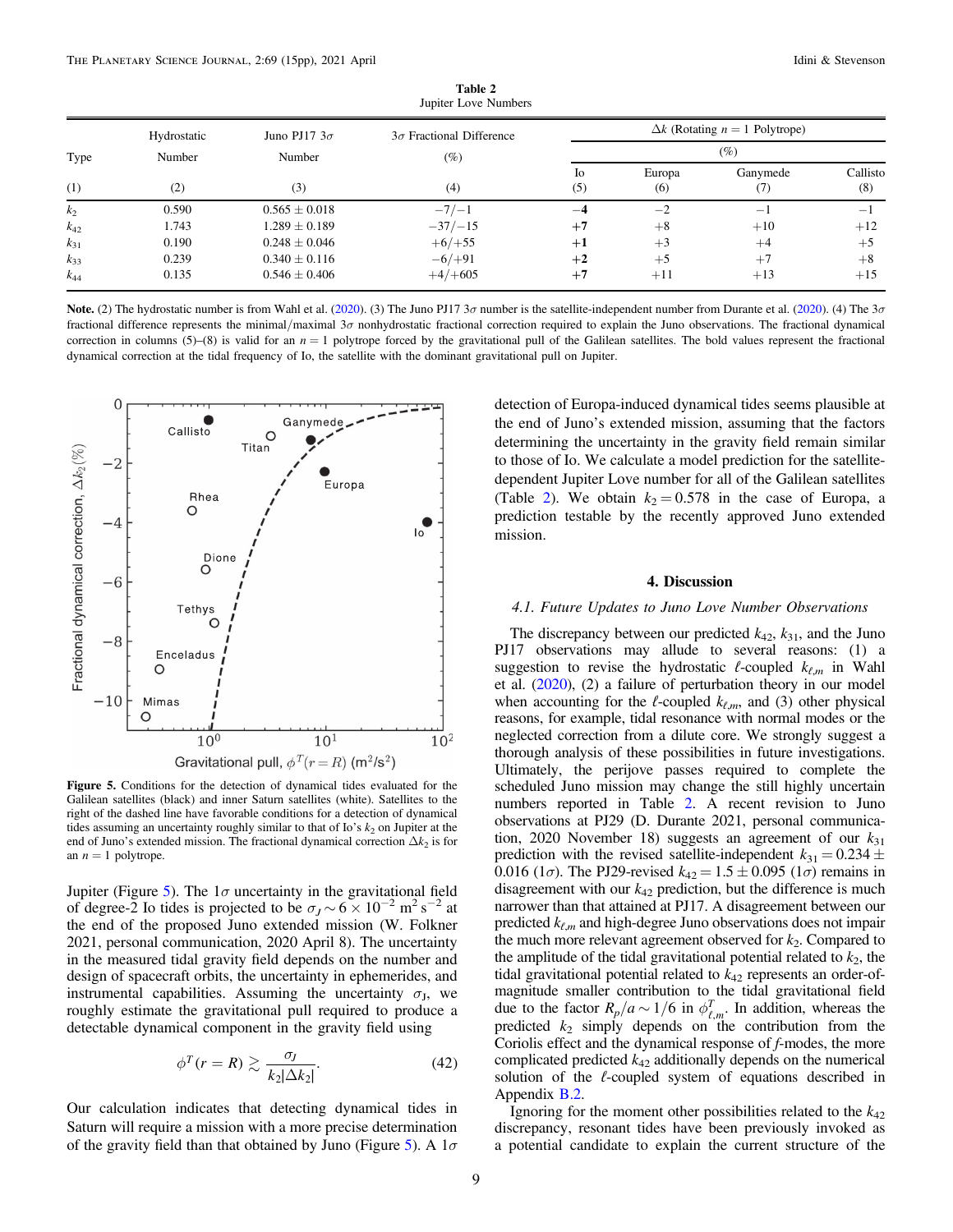Laplace resonance in Saturn (Fuller et al. [2016](#page-14-0); Lainey et al. [2020](#page-14-0)). As planets in the solar system rotate far from breakup, there is no overlap between the frequencies of tides and fmodes in adiabatic, nonrotating planets. However, compositional gradients (g-modes) and rotation (inertial modes) introduce additional normal modes whose frequencies can become close to the tidal frequency, either by chance or by planetary evolution. These hypothetically resonant tides could produce high dissipation rates and thus a detectable imaginary part in the Love number that would consequently induce a significant change in the real part of the Love number. Equivalently, the high dissipation rate from an hypothetically resonant tide would cause a phase between the gravitational pull and the degree-2 tidal bulge. However, the degree-2 tidal dissipation in Jupiter due to Io tides is modest (Lainey et al. [2009](#page-14-0)). This argument does not necessarily apply for higherdegree tides  $(\ell > 2)$  that have much smaller amplitudes and therefore whose phase shifts would be much harder to detect. We compare our Io-induced fractional dynamical corrections to the Juno PJ17 satellite-independent observations. We justify the use of the satellite-independent  $k_2$  uncertainty because our results indicate small variations in the Love number due to dynamical effects (Table [2](#page-8-0)), assuming the absence of degree-2 tidal resonances. In the hypothetical of an  $\ell = 4$ ,  $m = 2$  tidal resonance, the Love number  $k_{42}$  would vary significantly among satellites. In such a case, we would be required to use a satellite-dependent uncertainty (Durante et al. [2020](#page-14-0)), in which no a priori information is used at the time of inferring the Love number. So far, we neither confirm nor deny resonant tides that may be having an impact on  $k_{42}$  or  $k_{31}$ . An improved version of the satellite-independent  $k_2$  uncertainty could be obtained a priori assuming that the Love number increases ∼4% outward when comparing the inner to the outer satellites. A stronger conclusion on the possibility of tidal resonances observed in Juno data requires additional progress in the mission to reduce the uncertainty on  $k_{42}$  and  $k_{31}$ , plus a thorough analysis of resonances with Jupiter interior models that include a compositional gradient.

A tighter constraint on the satellite-dependent  $k_2$  from satellites other than Io will test the prediction of our model of satellite-dependent dynamical tides. Despite the relatively large fractional dynamical correction obtained for the inner Saturn satellites (e.g., Mimas or Enceladus), their small mass leads to an overall small tidal disturbance that is difficult to detect in the gravity field. From all Jupiter and Saturn satellites, only Europa elevates a short-term prospect of obtaining a new detection of dynamical tides via Juno's extended mission (Figure [5](#page-8-0)). A detection of dynamical tides due to other satellites will require an uncertainty on  $k_2$  that is significantly lower than that produced by Juno.

# 4.2. Other Potential Contributions to  $k_2$

## 4.2.1. Free-oscillating Normal Modes

Free oscillations of normal modes cannot explain the bulk of the nonhydrostatic Juno detection discussed here. The small gravitational field of tides becomes resolvable by Juno in part because the phase of the signal is well known. The unknown phase of nonresonant free oscillations departs from the phase of the satellite used in determining  $k_2$ . Even if freely oscillating normal modes were detected in Jupiter as they were in Saturn (Markham et al. [2020](#page-14-0)), the anticipated high frequency of their

gravity field would render them irrelevant to the tidal problem. In order for free oscillations to play a role in the observed gravity, they require avoiding a rapid decay after becoming excited (i.e., a very high  $Q$ ). It is not known whether free oscillations persist over multiple Juno perijove passes.

### 4.2.2. Jupiter's Rheology

A central viscoelastic region in Jupiter's interior could potentially reduce  $k_2$  below the hydrostatic number; however, evidence suggests that such a possibility is unlikely. Viscoelastic deformation of a body produces a  $k_2$  between the purely elastic and hydrostatic numbers, a model that helps to explain Titan's observed  $k_2$  (Iess et al. [2012](#page-14-0)). Assuming that a traditional core in Jupiter exists, the core radius should remain small (i.e.,  $\sim 0.15R_J$ ) to satisfy the constraint on the total abundance of heavy elements and the supersolar enrichment of the envelope (Wahl et al.  $2020$ ). At this core radius, the tidal deformation of the core does not contribute to  $Re(k_2)$  (Storch & Lai [2014](#page-14-0)). Whether rigid, elastic, or viscoelastic, a small traditional core produces a small effect on  $Re(k_2)$  due to the added heavy elements, already included in the hydrostatic number (Wahl et al. [2020](#page-14-0)). Beyond the possibility of a viscoelastic traditional core, the hydrogen-rich envelope most likely behaves as an inviscid fluid. The kinematic viscosity of the fluid external to the core needs to reach  $\nu \sim 10^{11} \text{ m}^2 \text{ s}^{-1}$  in order for its viscosity to become relevant at tidal timescales (i.e.,  $\omega \sim \nu / R_{\rm J}^2$ ). Such kinematic viscosity exceeds by ~17 orders of magnitude the realistic estimates of the hydrogendominated fluid viscosity (Stevenson & Salpeter [1977](#page-14-0)). A similar argument applies to a dilute core, which most likely consists of a mixture dominated by hydrogen.

# 4.2.3. The Dynamical Contribution of a Traditional Core

A traditional core blocks the tidal flow from extending to the center of the planet by forcing a zero-flow boundary condition at the core radius. As shown earlier, the radial tidal flow sets the amplitude of the tidal gravitational potential and roughly scales with distance from the center following  $v_r \propto r$  in an  $n = 1$ polytrope. Consequently, the tidal flow is nearly zero in the area where a traditional core would exist, minimizing a potential effect of the traditional core on the fractional dynamical correction. A thorough quantification of  $\Delta k_2$  in a model with a traditional core that blocks the flow requires further investigation. We expect an effect going from negligible to small (i.e., less than  $+1\%$  applied to the current estimate in Table [2](#page-8-0)) given the limits to traditional core size imposed by the constrained total abundance of heavy elements.

## 4.2.4. A Dilute Core

A dilute core may promote an additional departure of the tidal response from the hydrostatic tide to that caused by dynamical tides. The hydrostatic tide in  $k_2$  provides the same information about the planet as  $J_2$  (Hubbard [1984](#page-14-0)). In the presence of a dilute core, the gravity produced by tides fundamentally differs from the  $J_{2\ell}$  coefficients due to the different timescales associated with tidal perturbations and the evolution of the rotation rate. Tidal timescales are short compared to the timescale required for the tidal perturbation to equilibrate with the environment by either heat transport or compositional evolution. By contrast, the timescale at which the rotation rate evolves is so long that the planet adjusts to any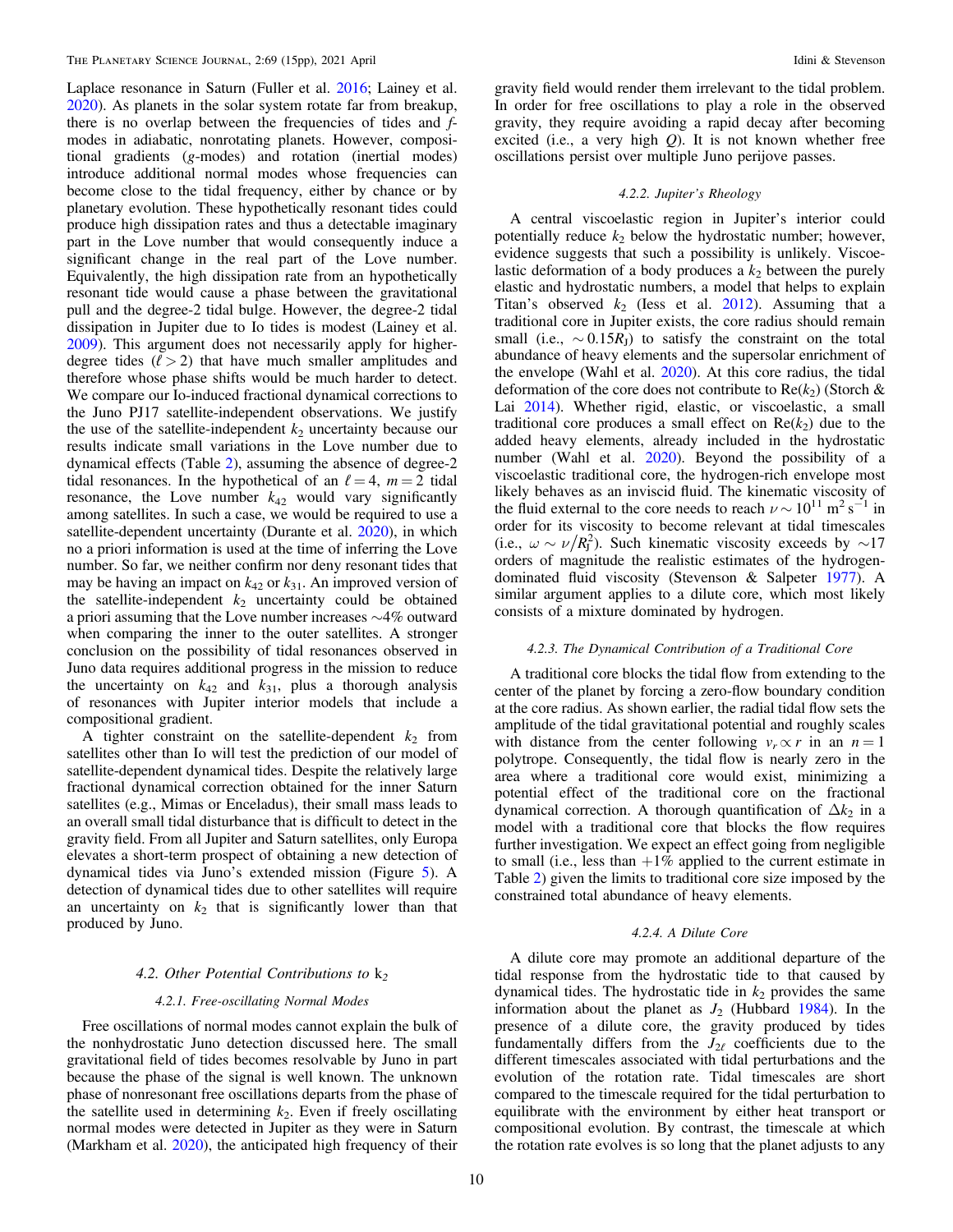<span id="page-10-0"></span>perturbation caused by the centrifugal effect. Tidal displacements remain roughly adiabatic, whereas displacements induced by changes in the rotation rate reach thermodynamic equilibrium. A fluid parcel in the proximity of the dilute core responds differently depending on the timescale of the perturbation; only an adiabatic perturbation leads to changes in the buoyancy of the fluid parcel, causing a wavelike oscillation known as static stability. Consequently, the dilute core produces a signature in the tidal response of the planet not registered by  $J_2$ . We address the tidal effects of a dilute core in a subsequent investigation.

#### 5. Conclusions

Our tidal models suggest that the gravity field observed by Juno captured the dynamical tidal response of Jupiter to the gravitational pull of the Galilean satellites. We show that two effects contribute to the dynamical gravity field of tides in Jupiter: the dynamical response of f-modes and the Coriolis acceleration. When the Coriolis effect is ignored, tides closely follow the dynamical response of f-modes modeled as a forced harmonic oscillator. In ignoring the Coriolis effect, dynamical amplification in a harmonic oscillator accounts for the dynamical response of f-modes in the planet's interior, forced by the gravitational pull of the companion satellites. As the tidal frequency is lower than the f-mode oscillation frequency, the dynamical response of f-modes amplifies the gravity field of the hydrostatic tide. Motivated by Jupiter's fast rotation, we show that the Coriolis effect leads to a significant additional contribution to the dynamical tide. When the Coriolis effect is included in our tidal models, we show that the Coriolis acceleration produces a competing effect of opposite sign compared to the dynamical response of f-modes. When both dynamical effects are considered together, they reduce the Love number  $k_2$  below the hydrostatic number if  $\omega < 2\Omega$  and amplify it otherwise. Following our theoretical prediction, dynamical effects lead to a negative correction to Jupiter's hydrostatic Love number  $k_2$  in the case of the Galilean satellites, for which the degree-2 tidal frequency is  $\omega < 2\Omega$ . The fractional dynamical correction for the Jupiter–Io system is  $\Delta k_2 =$ −4%. Our analysis provides an explanation for the recently observed nonhydrostatic component in the gravity field of Jupiter tides obtained by the Juno mission.

In conclusion, our analysis proposes that the Juno nonhydrostatic detection is the first unambiguous measurement of the gravitational effects of dynamical tides in a gas giant. Our conclusion depends on the assumption that the degree-2 tidal frequency of the Galilean satellites is far from resonance with Jupiter's normal modes. In a subsequent investigation, we will utilize the results reported here to infer the extension and static stability of Jupiter's dilute core from  $k_2$ . The uncertainty expected in the observed  $k_2$  at the end of the mission exceeds the uncertainty achieved by our model, suggesting that a more detailed tidal model will be required in the future to fully exploit the information contained in the data provided by Juno.

We acknowledge the support of NASA's Juno mission. B.I. thanks Erin Burkett for her comments. We acknowledge the constructive comments from two anonymous referees.

Software: Matplotlib (Hunter [2007](#page-14-0)).

## Appendix A Hydrostatic Tides in an Index-one Polytrope

In hydrostatic tides, the tidal frequency becomes  $\omega \approx 0$ , and the tidal flow is slow enough to set  $v \approx 0$ . After projecting  $\phi^0$ into spherical harmonics by setting a solution in the form

$$
\phi^0 = \sum_{\ell,m} \phi_{\ell,m}^0(x) Y_m^{\ell}(\theta, \varphi) e^{-i\omega t}, \tag{A1}
$$

the radial part of  $\phi^0$  at a given harmonic that satisfies Equation ([13](#page-3-0)) follows

$$
\partial_{x,x}\phi_{\ell}^0 + \frac{2}{x}\partial_x\phi_{\ell}^0 + \left(1 - \frac{\ell(\ell+1)}{x^2}\right)\phi_{\ell}^0 = -\left(\frac{x}{\pi}\right)^{\ell},\qquad\text{(A2)}
$$

where  $Y_\ell^m$  are the normalized spherical harmonics defined by

$$
Y_{\ell}^{m}(\theta, \varphi) = \sqrt{\frac{(2\ell+1)}{4\pi} \frac{(\ell-m)!}{(\ell+m)!}} \mathcal{P}_{\ell}^{m}(\cos\theta) e^{im\varphi}, \qquad (A3)
$$

and  $\mathcal{P}_{\ell}^m$  are the associated Legendre polynomials corresponding to

$$
\mathcal{P}_{\ell}^{m}(\mu) = \frac{(-1)^{m}}{2^{\ell}l!} (1 - \mu^{2})^{m/2} \frac{d^{\ell+m}}{d\mu^{\ell+m}} (\mu^{2} - 1)^{\ell}.
$$
 (A4)

The normalized radial coordinate follows  $x = kr$ , which leads to a planet with radius  $\pi$ . Note that Equation (A2) is nondimensional and should be scaled by the factor

$$
U_{\ell,m} = \left(\frac{\mathcal{G}m_s}{a}\right) \left(\frac{R_p}{a}\right)^{\ell} \left(\frac{4\pi(\ell-m)!}{(2\ell+1)(\ell+m)!}\right)^{1/2} \mathcal{P}_l^m(0). \tag{A5}
$$

The order *m* does not appear in Equation  $(A2)$ , indicating a degeneracy on *m* of the hydrostatic tide. As  $x^{\ell} Y_{\ell}^{m}$  is a solution to Laplace's equation (i.e.,  $\nabla^2(x^{\ell}Y_{\ell}^m) = 0$ ), a complete solution to Equation  $(A2)$  is

$$
\phi_{\ell}^{0} = Aj_{\ell}(x) + Bn_{\ell}(x) - \left(\frac{x}{\pi}\right)^{\ell}.
$$
 (A6)

We require  $\phi^0$  to be finite at the center of the planet and thus set  $B = 0$ . According to the outer boundary condition, we set a external gravitational potential  $\Phi_{\ell}^{0}(x)$  that extends outward from the planet and matches the internal tidal potential at the planetary radius as

$$
\Phi_{\ell}^{0}(x) = \left(\frac{\pi}{x}\right)^{\ell+1} \phi_{\ell}^{0}(\pi) = \left(\frac{\pi}{x}\right)^{\ell+1} (A_{\ell}j_{\ell}(\pi) - 1). \tag{A7}
$$

The continuity of the gradients of the internal and external potentials at the surface of the planet sets the constant  $A_\ell$  to

$$
A_{\ell} = \frac{2\ell + 1}{\pi j_{\ell - 1}(\pi)}.
$$
\n(A8)

Consequently, the gravitational potential of hydrostatic tides at degree  $\ell$  is

$$
\phi_{\ell}^{0} = \left(\frac{2\ell+1}{\pi}\right) \frac{j_{\ell}(x)}{j_{\ell-1}(\pi)} - \left(\frac{x}{\pi}\right)^{\ell},\tag{A9}
$$

and the hydrostatic Love number follows

$$
k_{\ell} = \left(\frac{2\ell+1}{\pi}\right) \frac{j_{\ell}(\pi)}{j_{\ell-1}(\pi)} - 1.
$$
 (A10)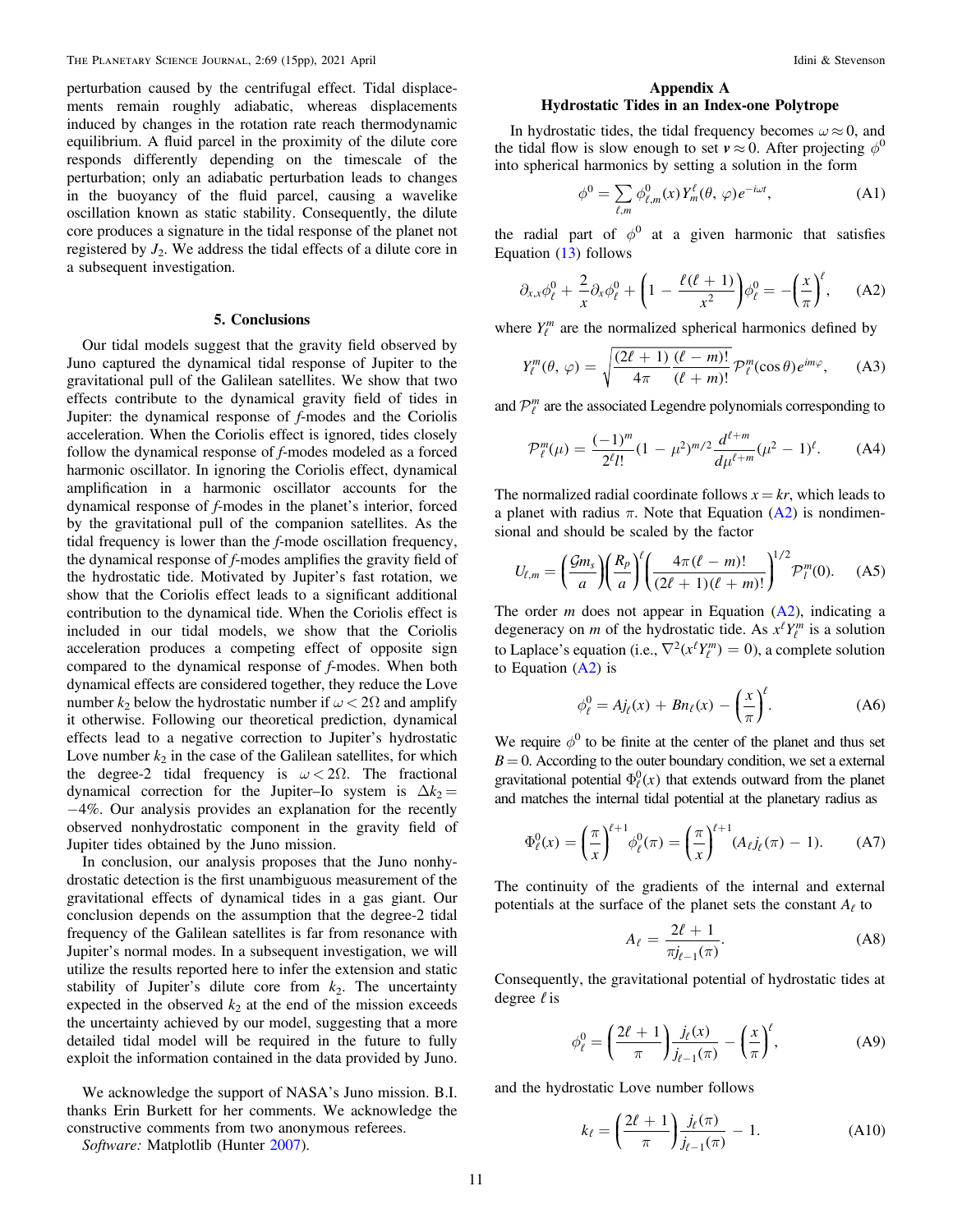#### Appendix B

# Projection of the Dynamical Tide Equations into Spherical Harmonics

<span id="page-11-0"></span>Here we project into spherical harmonics the equation for the potential  $\psi$  in a nonrotating (Equation ([23](#page-4-0))) and rotating (Equation ([14](#page-3-0)))  $n = 1$  polytrope. The equation for the gravitational potential of dynamical tides is Equation ([15](#page-3-0)), forced by a different potential  $\psi$  depending on rotation. We evaluate solutions in the form

$$
\psi = \sum_{\ell,m} \psi_{\ell,m}(x) Y_{\ell}^{m}(\theta, \varphi) e^{-i\omega t}, \tag{B1}
$$

$$
\phi^{\text{dyn}} = \sum_{\ell,m} \phi_{\ell,m}^{\text{dyn}}(x) Y_{\ell}^{m}(\theta, \varphi) e^{-i\omega t}.
$$
\n(B2)

In the following, we conveniently drop the time-dependent part  $e^{i\omega t}$  out of our derivation. Notice that we normalize the radial coordinate following  $x = kr$ , leading to a body of normalized radius  $\pi = kR_p$ .

## B.1. The Coriolis-free  $n = 1$  Polytrope

We project into spherical harmonics the potential  $\psi$  (Equation ([23](#page-4-0))) and the dynamical gravitational potential (Equation ([15](#page-3-0))) of the nonrotating polytrope:

$$
j_0(x)\left(\partial_{x,x}(\psi_{\ell,m}) + \left(\frac{2}{x} - \frac{j_1(x)}{j_0(x)}\right)\partial_x(\psi_{\ell,m}) + \left(1 - \frac{\ell(\ell+1)}{x^2}\right)\psi_{\ell,m}\right) = \left(\frac{2\ell+1}{\pi j_{\ell-1}(\pi)}\right)\frac{\omega^2 j_{\ell}(x)}{4\pi \mathcal{G} \rho_c},\tag{B3}
$$

$$
\partial_{x,x}(\phi_{\ell,m}^{\text{dyn}}) + \frac{2}{x}\partial_x(\phi_{\ell,m}^{\text{dyn}}) + \left(1 - \frac{\ell(\ell+1)}{x^2}\right)\phi_{\ell,m}^{\text{dyn}} = \psi_{\ell,m}.
$$
 (B4)

# B.2. The  $n = 1$  Polytrope

Relative to the left-hand side of Equation ([14](#page-3-0)), the projections of the first, second, and third terms, respectively, follow

$$
\nabla \cdot (j_0 \nabla \psi_{\ell,m}) = j_0 \left( \partial_{x,x} + \left( \frac{2}{x} - \frac{j_1}{j_0} \right) \partial_x - \frac{\ell(\ell+1)}{x^2} \right) \psi_{\ell,m} Y_{\ell}^m,
$$
\n(B5)

$$
\frac{2}{i\omega}\nabla \cdot (j_0 \Omega \times \nabla \psi_{lm}) = \frac{2m\Omega j_1}{\omega x} \psi_{\ell,m} Y_{\ell}^m,
$$
 (B6)

$$
-\frac{4}{\omega^2}\nabla \cdot (j_0 \Omega(\Omega \cdot \nabla \psi_{\ell,m})) = -\frac{4\Omega^2}{\omega^2} \left( \left( j_0 \partial_{x,x} - \left( j_1 + \frac{j_0}{x} \right) \partial_x \right) \psi_{\ell,m} Y_{\ell}^m \cos^2 \theta \right. \\
\left. + \frac{j_0}{x} \partial_x \psi_{\ell,m} Y_{\ell}^m + \left( \frac{2j_0}{x^2} + \frac{j_1}{x} - \frac{2j_0}{x} \partial_x \right) \psi_{\ell,m} \cos \theta \sin \theta \partial_\theta Y_{\ell}^m + \frac{j_0}{x^2} \psi_{\ell,m} \sin^2 \theta \partial_{\theta,\theta} Y_{\ell}^m \right).
$$
\n(B7)

The multiplication of spherical harmonics with trigonometric functions expresses a physical statement about the coupling effect that Coriolis produces in the tidal gravitational response of a rotating body. The partial derivatives in the spherical harmonics indicate changes in quantum numbers described in the following differential relations (Lockitch & Friedman [1999](#page-14-0)):

$$
\sin \theta \partial_{\theta} Y_{\ell}^{m} = \ell Q_{\ell+1} Y_{\ell+1}^{m} - (\ell+1) Q_{\ell} Y_{\ell-1}^{m}, \tag{B8}
$$

$$
\cos \theta Y_{\ell}^{m} = Q_{\ell+1} Y_{\ell+1}^{m} + Q_{\ell} Y_{\ell-1}^{m}, \tag{B9}
$$

where

$$
Q_{\ell} = \left(\frac{\ell^2 - m^2}{4\ell^2 - 1}\right)^{1/2}.
$$
 (B10)

Combining the previous differential relations, we arrive at expressions for each of the angular terms in Equation (B7):

$$
Y_{\ell}^{m} \cos^{2} \theta = Q_{\ell-1} Q_{\ell} Y_{\ell-2}^{m} + (Q_{\ell}^{2} + Q_{\ell+1}^{2}) Y_{\ell}^{m} + Q_{\ell+1} Q_{\ell+2} Y_{\ell+2}^{m}, \tag{B11}
$$

$$
\cos\theta\sin\theta\partial_{\theta}Y_{\ell}^{m} = -(\ell+1)Q_{\ell-1}Q_{\ell}Y_{\ell-2}^{m} - ((\ell+1)Q_{\ell}^{2} - \ell Q_{\ell+1}^{2})Y_{\ell}^{m} + \ell Q_{\ell+1}Q_{\ell+2}Y_{\ell+2}^{m},
$$
(B12)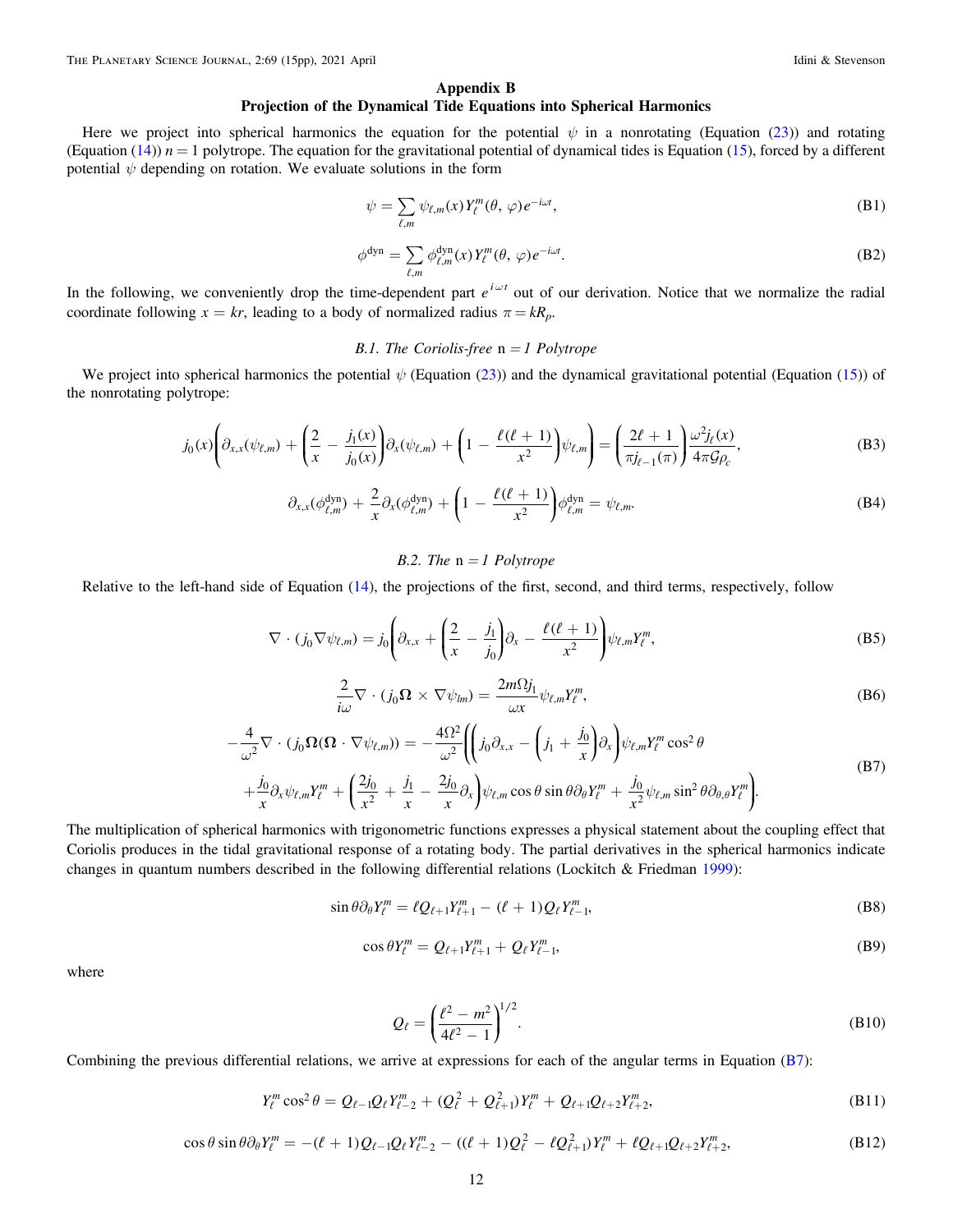<span id="page-12-0"></span>The PLANETARY SCIENCE JOURNAL, 2:69 (15pp), 2021 April **Idini & Stevenson** Idini & Stevenson

$$
\sin^2 \theta \partial_{\theta,\theta} Y_{\ell}^m = (\ell+1)^2 Q_{\ell-1} Q_{\ell} Y_{\ell-2}^m + ((2+\ell-\ell^2)Q_{\ell}^2 - \ell(\ell+3)Q_{\ell+1}^2) Y_{\ell}^m + \ell^2 Q_{\ell+1} Q_{\ell+2} Y_{\ell+2}^m. \tag{B13}
$$

After grouping terms with the same spherical harmonic, Equation ([14](#page-3-0)) becomes an infinite set of  $\ell$ -coupled radial equations following the structure of a Sturn–Liouville problem:

$$
\begin{split} &((P_{\ell,m}^{(1)}\partial_{x,x} + Q_{\ell,m}^{(1)}\partial_x + R_{\ell,m}^{(1)})\psi_{\ell,m} + (P_{\ell,m}^{(2)}\partial_{x,x} + Q_{\ell,m}^{(2)}\partial_x + R_{\ell,m}^{(2)})\psi_{l+2,m} \\ &+ (P_{\ell,m}^{(0)}\partial_{x,x} + Q_{\ell,m}^{(0)}\partial_x + R_{\ell,m}^{(0)})\psi_{l-2,m} \\ =& U_{\ell,m} \left(\frac{\omega^2 - 4\Omega^2}{4\pi\mathcal{G}\rho_c}\right) \left(\frac{2\ell+1}{\pi}\right) \frac{j_{\ell}(x)}{j_{\ell-1}(\pi)}. \end{split} \tag{B14}
$$

The nine radial coefficients correspond to

$$
P_{\ell,m}^{(0)} = -\frac{4\Omega^2}{\omega^2} j_0 Q_{\ell-1} Q_{\ell},\tag{B15}
$$

$$
P_{\ell,m}^{(1)} = j_0 \bigg( 1 - \frac{4\Omega^2}{\omega^2} (Q_\ell^2 + Q_{\ell+1}^2) \bigg), \tag{B16}
$$

$$
P_{\ell,m}^{(2)} = -\frac{4\Omega^2}{\omega^2} j_0 Q_{\ell+1} Q_{\ell+2},\tag{B17}
$$

$$
Q_{\ell,m}^{(0)} = \frac{4\Omega^2}{\omega^2} \bigg( (2\ell - 3) \frac{j_0}{x} + j_1 \bigg) Q_{\ell-1} Q_{\ell}, \tag{B18}
$$

$$
Q_{\ell,m}^{(1)} = \frac{2j_0}{x} - j_1 - \frac{4\Omega^2}{\omega^2} \bigg( \frac{j_0}{x} (1 + (2\ell + 1)(Q_{\ell}^2 - Q_{\ell+1}^2)) - j_1(Q_{\ell}^2 + Q_{\ell+1}^2) \bigg),\tag{B19}
$$

$$
Q_{\ell,m}^{(2)} = -\frac{4\Omega^2}{\omega^2} \left( (2\ell - 3) \frac{j_0}{x} - j_1 \right) Q_{\ell+1} Q_{\ell+2}, \tag{B20}
$$

$$
R_{\ell,m}^{(0)} = -\frac{4\Omega^2}{\omega^2} (\ell - 2) \bigg( \ell \frac{j_0}{x^2} + \frac{j_1}{x} \bigg) Q_{\ell - 1} Q_{\ell}, \tag{B21}
$$

$$
R_{\ell,m}^{(1)} = -\frac{l(l+1)j_0}{x^2} + \frac{2m\Omega j_1}{\omega x} + \frac{4\Omega^2}{\omega^2} \left( \frac{j_1}{x}((\ell+1)Q_{\ell}^2 - \ell Q_{\ell+1}^2) + \frac{j_0}{x^2}\ell(\ell+1)(Q_{\ell}^2 + Q_{\ell+1}^2) \right),
$$
(B22)

$$
R_{\ell,m}^{(2)} = -\frac{4\Omega^2}{\omega^2} \bigg( (\ell(\ell+4) + 11) \frac{j_0}{x^2} - (\ell-1) \frac{j_1}{x} \bigg) Q_{\ell+1} Q_{\ell+2}.
$$
 (B23)

The projection into the spherical harmonics of the boundary condition (Equation ([38](#page-6-0))) leads to

$$
Y_{\ell}^{m} \left( \partial_{x} \psi_{\ell,m} - \frac{2m\Omega}{\omega \pi} \psi_{\ell,m} \right) - \frac{4\Omega^{2}}{\omega^{2}} \left( Y_{\ell}^{m} \cos^{2} \theta \partial_{x} \psi_{\ell,m} - \frac{\psi_{\ell,m}}{\pi} \sin \theta \cos \theta \partial_{\theta} Y_{\ell}^{m} \right)
$$
  
=  $U_{\ell,m} \left( \frac{4\Omega^{2} - \omega^{2}}{g} \right) \left( \frac{2\ell + 1}{\pi} \right) \frac{j_{\ell}(x)}{j_{\ell-1}(\pi)} Y_{\ell}^{m}.$  (B24)

The previous differential relations still apply to deal with coupled spherical harmonics in the boundary condition. Grouping terms for each spherical harmonic  $Y_{\ell}^{m}$ , we reach an  $\ell$ -coupled boundary condition with the structure

$$
\sum_{j=0}^{2} (\hat{Q}_{\ell,m}^{(j)} \partial_x + \hat{R}_{\ell,m}^{(j)}) \psi_{\ell+2j-2}^m = U_{\ell,m} \left( \frac{4\Omega^2 - \omega^2}{g} \right) \left( \frac{2\ell+1}{\pi} \right) \frac{j_\ell(\pi)}{j_{\ell-1}(\pi)}.
$$
\n(B25)

The six radial coefficients correspond to

$$
\hat{Q}_{\ell,m}^{(0)} = -\frac{4\Omega^2}{\omega^2} Q_{\ell-1} Q_{\ell},\tag{B26}
$$

$$
\hat{Q}_{\ell,m}^{(1)} = 1 - \frac{4\Omega^2}{\omega^2} (Q_\ell^2 + Q_{\ell+1}^2),
$$
\n(B27)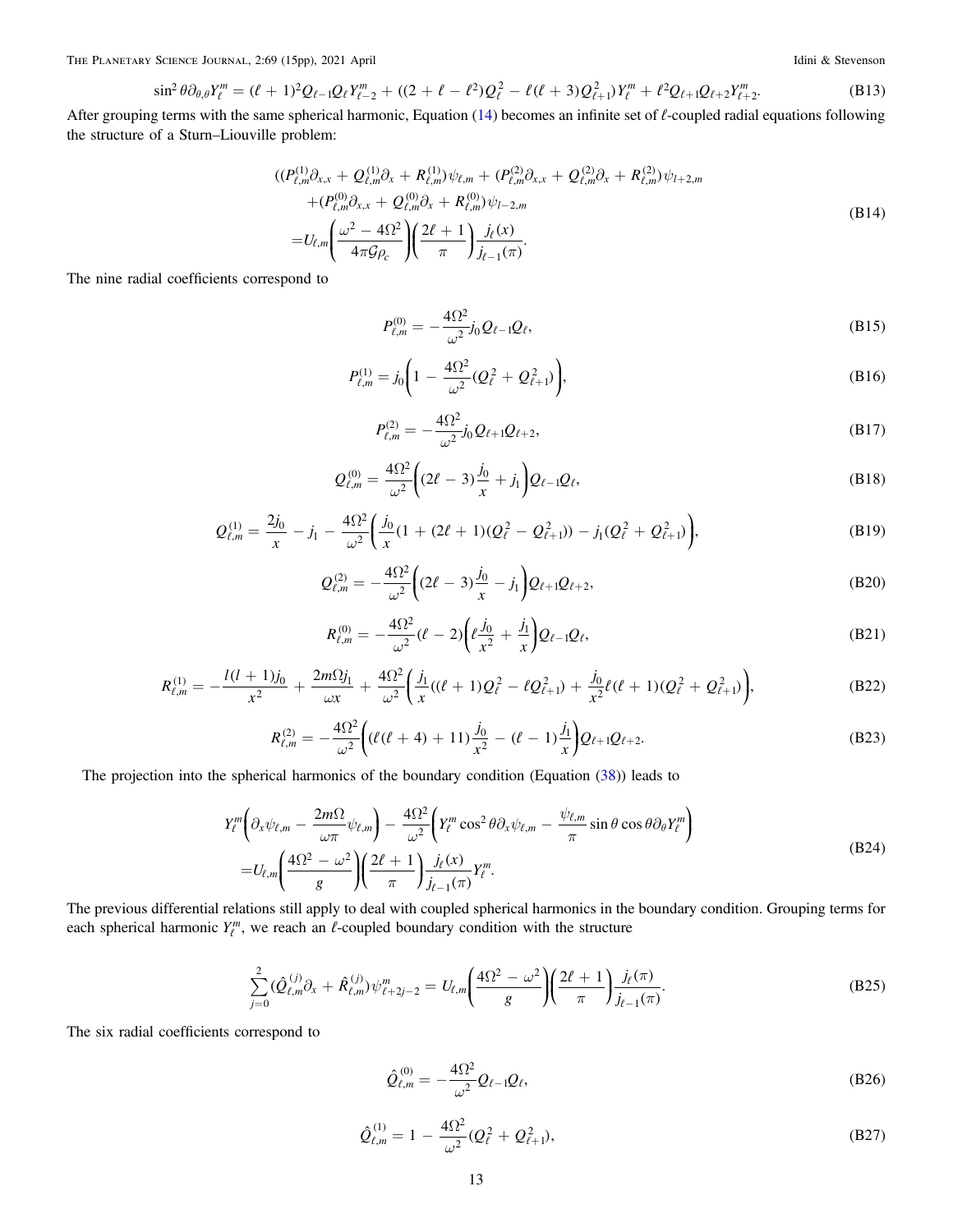<span id="page-13-0"></span>THE PLANETARY SCIENCE JOURNAL, 2:69 (15pp), 2021 April **Idini & Stevenson** Idini & Stevenson

$$
\hat{Q}_{\ell,m}^{(2)} = -\frac{4\Omega^2}{\omega^2} Q_{\ell+1} Q_{\ell+2},
$$
\n(B28)

$$
\hat{R}_{\ell,m}^{(0)} = \frac{4\Omega^2}{\pi\omega^2} (\ell - 2) Q_{\ell - 1} Q_{\ell},
$$
\n(B29)

$$
\hat{R}_{\ell,m}^{(1)} = -\frac{2m\Omega}{\pi\omega} - \frac{4\Omega^2}{\pi\omega^2}((\ell+1)Q_\ell^2 - \ell Q_{\ell+1}^2),
$$
\n(B30)

$$
\hat{R}_{\ell,m}^{(2)} = -\frac{4\Omega^2}{\pi\omega^2}(\ell-1)Q_{\ell+1}Q_{\ell+2}.
$$
\n(B31)

# Appendix C Chebyshev Pseudospectral Method

We solve the Sturn–Liouville differential problem (Boyd [2001](#page-14-0)), defined by

$$
p(r)u''(r) + q(r)u'(r) + r(r)u(r) = f(r),
$$
\n(C1)

and constrained to the boundary conditions

$$
\alpha_0 u'(a) + \alpha_1 u(a) = \alpha_2,\tag{C2}
$$

$$
\beta_0 u'(b) + \beta_1 u(b) = \beta_2,\tag{C3}
$$

where a and b are the two ends of a boundary value problem. We shift the domain of Equation (C1) from  $r \in [a, b]$  to the domain of Chebyshev polynomials  $\mu \in [-1, 1]$  and seek a solution that is a truncated sum of an infinite Chebyshev series,

$$
u(\mu) \approx \sum_{n=0}^{N_{\text{max}}} a_n T_n(\mu), \tag{C4}
$$

with the Chebyshev polynomials defined by

$$
T_n(\mu) = \cos(nt) \tag{C5}
$$

and  $t = \arccos(\mu)$ . Our objective is to obtain the coefficients  $a_n$  by solving a linear inverse problem:

$$
La = f. \tag{C6}
$$

The square matrix L and vector f come from the evaluation of Equation  $(C1)$  into Gauss–Lobatto collocation points defined by

$$
\mu_i = \cos\left(\frac{\pi i}{N-1}\right), \qquad i = 1, 2, ..., N-1,
$$
\n(C7)

plus the constraints from boundary conditions. The partial derivatives in Equation (C1) assume the analytical form

$$
\frac{\partial T_n(\mu)}{\partial \mu} = n \frac{\sin(nt)}{\sin(t)},\tag{C8}
$$

$$
\frac{\partial^2 T_n(\mu)}{\partial \mu^2} = -n^2 \frac{\cos(nt)}{\sin^2(t)} + \left(\frac{n \cos(t)}{\sin^3(t)}\right) \sin(nt). \tag{C9}
$$

# Appendix D Tidal Flow in a Uniform-density Sphere

We calculate the tidal flow from projecting Equation ([9](#page-2-0)) into Cartesian coordinates:

$$
\mathbf{v} = -\left(\frac{i\omega}{4\Omega^2 - \omega^2}\right) \left(\hat{x}\left(\partial_x + \frac{2i\Omega}{\omega}\partial_y\right) + \hat{y}\left(\partial_y - \frac{2i\Omega}{\omega}\partial_x\right) + \hat{z}\left(\frac{4\Omega^2}{\omega^2} - 1\right)\partial_z\right)\psi.
$$
 (D1)

The potential  $\psi$  depends on the potential of the gravitational pull (Equation ([19](#page-3-0))) and the tidal potential internal to the thin shell disturbed by tides. Analogous to what we did for the external potential, we obtain the tidal gravitational potential (i.e.,  $r < R_p$ ) from